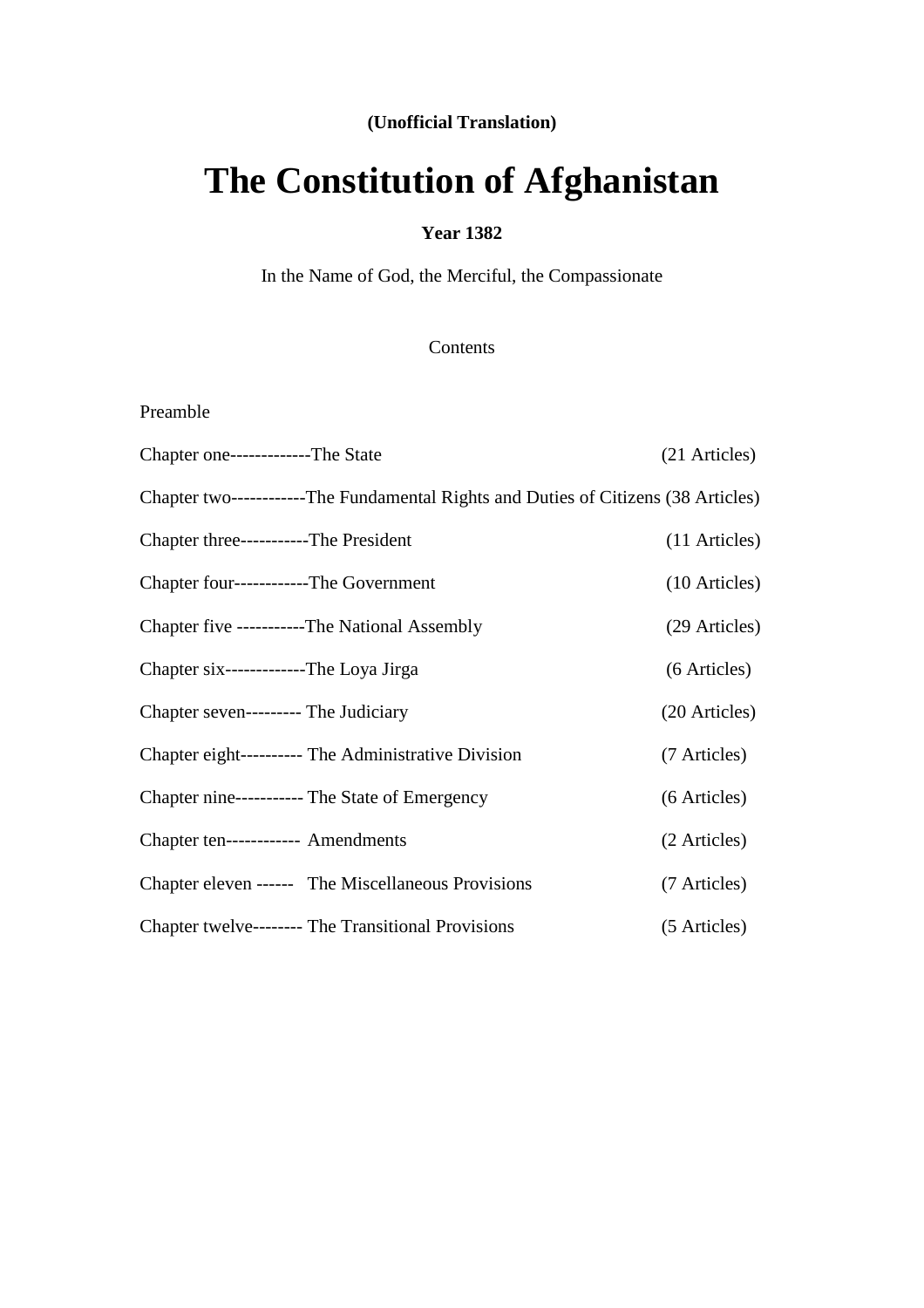### In the name of God, the Merciful, the Compassionate (A verse of the Holy Koran)

### **Preamble**

We the people of Afghanistan:

- 1. With firm faith in God Almighty and relying on His lawful mercy, and believing in the sacred religion of Islam,
- 2. Realizing the injustice and shortcoming of the past, and the numerous troubles imposed on our country,
- 3. While acknowledging the sacrifices and the historic struggles, rightful Jehad and just resistance of all people of Afghanistan and respecting the high position of the martyrs for freedom of the country,
- 4. With the understanding that Afghanistan is a single and united country and belongs to all ethnicities residing in this country,
- 5. Observing the United Nations Charter and respecting the Universal Declaration of Human Rights,
- 6. For strengthening national unity, safeguarding independence, national sovereignty, and territorial integrity of the country,
- 7. For establishing a government based on people's will and democracy,
- 8. For creation of a civil society free of oppression, atrocity, discrimination, and violence and based on the rule of law, social justice, protection of human rights, and dignity and ensuring the fundamental rights and freedoms of the people,
- 9. For strengthening the political, social, economic, and defensive institutions of the country,
- 10. For ensuring a prosperous life and sound environment for all those residing in this land,
- 11. Finally for regaining Afghanistan's deserving place in the international community,

have adopted this constitution in accordance with historical, cultural, and social requirements of the era, through our elected representatives in the Loya Jirga dated 14 Jaddi 1382 in the city of Kabul.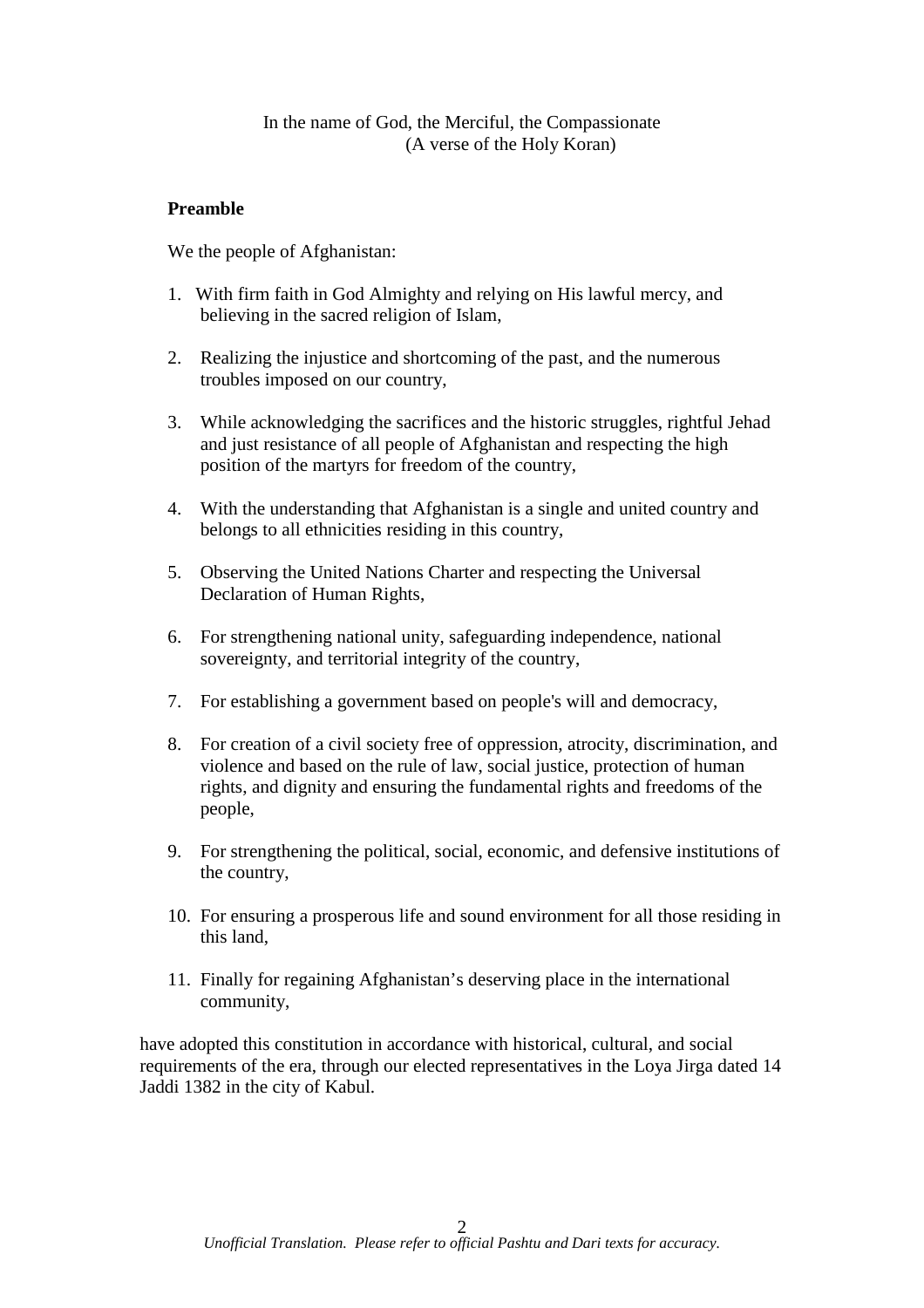# Chapter One

# The State

Article One Afghanistan is an Islamic Republic, independent, unitary and indivisible state.

Article Two

The religion of the state of the Islamic Republic of Afghanistan is the sacred religion of Islam.

Followers of other religions are free to exercise their faith and perform their religious rites within the limits of the provisions of law.

Article Three

In Afghanistan no law can be contrary to the beliefs and provisions of the sacred religion of Islam.

#### Article Four

National sovereignty in Afghanistan belongs to the nation that exercises it directly or through its representatives.

The nation of Afghanistan consists of all individuals who are the citizens of Afghanistan.

The nation of Afghanistan is comprised of Pashtun, Tajik, Hazara, Uzbak, Turkman, Baluch, Pashai, Nuristani, Aymaq, Arab, Qirghiz, Qizilbash, Gujur, Brahwui and other ethnic groups.

The word Afghan applies to every citizen of Afghanistan.

No member of the nation can be deprived of his/her citizenship of Afghanistan. Affairs related to the citizenship and asylum are regulated by law.

Article Five

Implementation of the provisions of this constitution and other laws, defending independence, national sovereignty, territorial integrity, and ensuring the security and defense capability of the country, are the basic duties of the state.

#### Article Six

The state is obliged to create a prosperous and progressive society based on social justice, protection of human dignity, protection of human rights, realization of democracy, and to ensure national unity and equality among all ethnic groups and tribes and to provide for balanced development in all areas of the country.

#### Article Seven

The state shall observe Charter of the United Nations, international treaties, international conventions that Afghanistan is a part to, and the Universal Declaration of Human Rights.

The state prevents all types of terrorist activities, cultivation and smuggling of narcotic drugs and production and consumption of intoxicants (*muskirat*).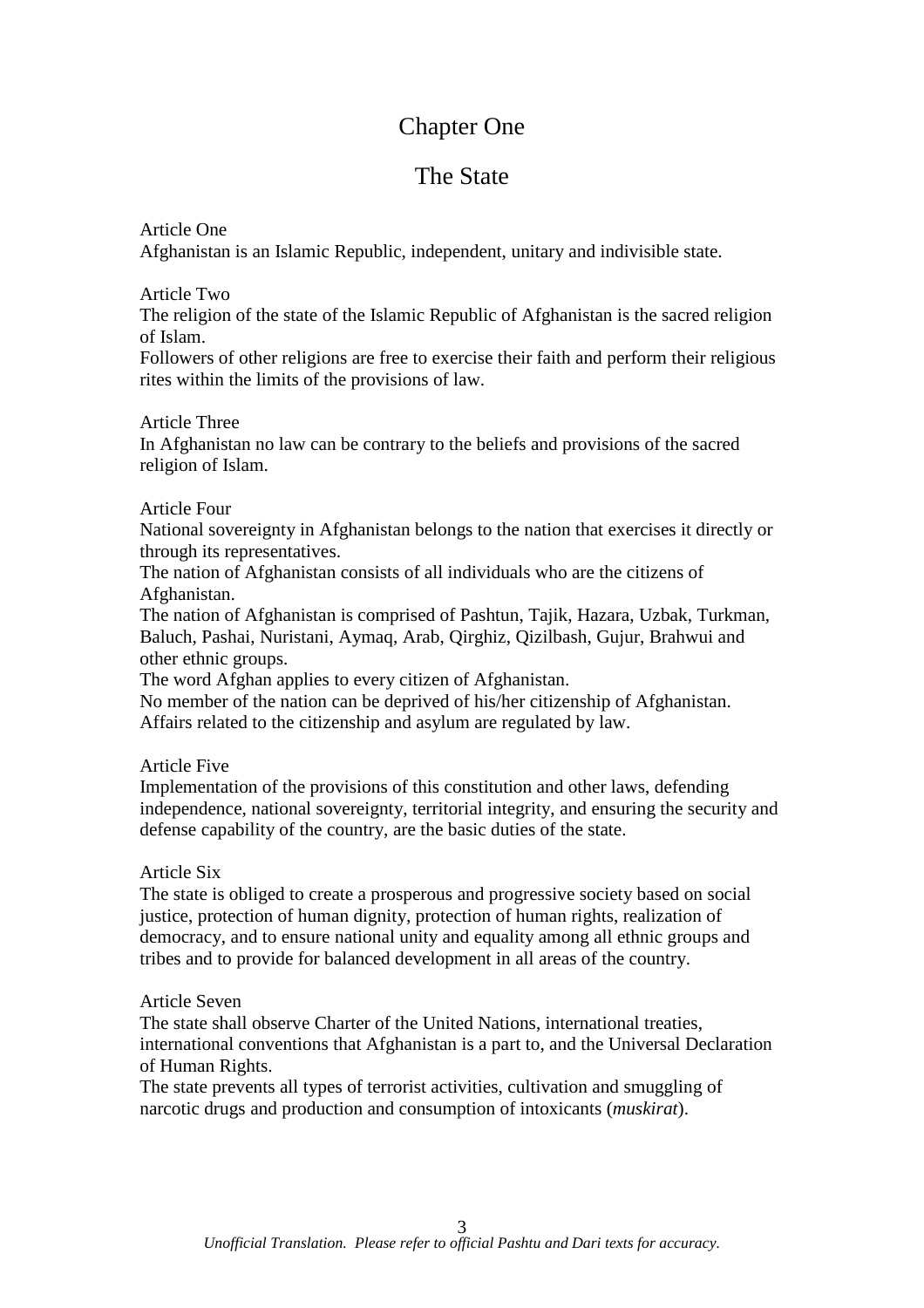#### Article Eight

The state regulates the foreign policy of the country on the basis of preserving the independence, national interests, territorial integrity, non- interference, good neighborliness, mutual respect, and equal rights.

#### Article Nine

Mines and other underground resources and cultural heritages are the properties of the state.

Protection, management and mode of proper utilization of the public properties shall be regulated by law.

#### Article Ten

The state encourages and protects private investments and enterprises based on the market economy and guarantees their protection in accordance with the provisions of law.

#### Article Eleven

Affairs related to the domestic and external trade shall be regulated by law in accordance with the needs of the national economy and the public interest.

#### Article Twelve

Da Afghanistan Bank is the central and independent bank of the state. Issuance of currency and formulation and implementation of monetary policy of the country are the mandates of the central bank in accordance with the law. The central bank shall consult the economic commission of the Wolesi Jirga in matters related to printing of currency.

Structure and operation of this bank shall be regulated by law.

#### Article Thirteen

The state shall formulate and implement effective programs for the development of industries, growth of production, increasing of public living standards and support to craftsmanship.

#### Article Fourteen

The state shall design and implement within its financial resources effective programs for the development of agriculture and animal husbandry, improving the economic, social and living conditions of farmers, herders, settlement and living conditions of the nomads.

The state adopts necessary measures for housing and distribution of public estates to deserving citizens in accordance within its financial resources and the law.

#### Article Fifteen

The state is obliged to adopt necessary measures for safeguarding and improving forests and the environment.

#### Article Sixteen

From among the languages of Pashtu, Dari, Uzbeki, Turkmani, Baluchi, Pashai, Nuristani, Pamiri and other languages spoken in the country, Pashtu and Dari are the official languages of the state.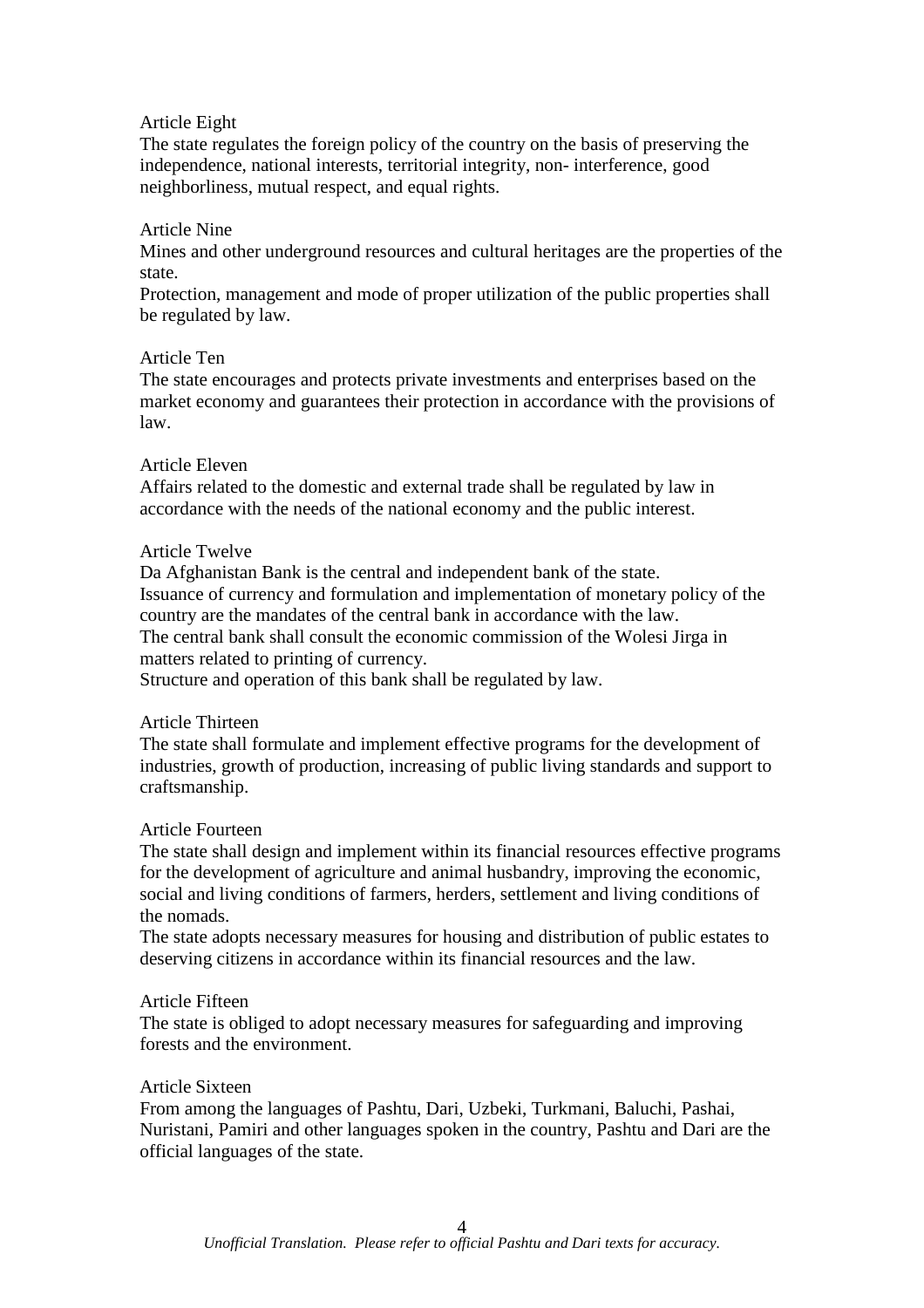In areas where the majority of people speak one of the Uzbeki, Turkmani, Baluchi, Pashai, Nuristani and Pamiri languages, that language shall be recognized as third official language in addition to Pashtu and Dari, the modality of its implementation shall be regulated by law.

The state adopts and implements effective plans for strengthening and developing all languages of Afghanistan.

Publications and mass media are allowed in all languages spoken in the country. The existing national academic and administrative terminology of the country shall be preserved.

#### Article Seventeen

The state shall adopt necessary measures for promotion of education in all levels, development of religious education and organizing and improving the conditions of mosques, *madrasas* and religious centers.

#### Article Eighteen

The calendar of the country shall be based on the migration of the Prophet (PBUH). The basis of work for state offices shall be the solar calendar. Fridays and the  $28<sup>th</sup>$  of Asad and the  $8<sup>th</sup>$  of Sawr are public holidays.

Other holidays shall be regulated by law.

#### Article Nineteen

The Afghan flag is made up of three equal parts, with black, red and green colors juxtaposed from left to right perpendicularly.

The width of every colored piece is equal to half of its length. The national insignia is located in the center of the flag. The national insignia of the state of Afghanistan is composed of *Mehrab* and pulpit in white color. Two flags are located on its two sides. In the upper-middle part of the insignia the sacred phrase of "There is no God but Allah and Mohammad is his prophet, and Allah is Great" is placed, along with a rising sun. The word "Afghanistan" and year 1298 (solar calendar) is located in the lower part of the insignia. The insignia is encircled with two branches of wheat. The law shall regulate the use of national flag and emblem.

#### Article Twenty

The National Anthem of Afghanistan shall be in Pashtu and mention "Allahu Akbar" and the names of the ethnic groups of Afghanistan.

Article Twenty-One The capital of Afghanistan is the city of Kabul.

#### **Chapter Two**

# Fundamental Rights and Duties of Citizens

Article Twenty-two

Any kind of discrimination and privilege between the citizens of Afghanistan are prohibited.

The citizens of Afghanistan – whether woman or man – have equal rights and duties before the law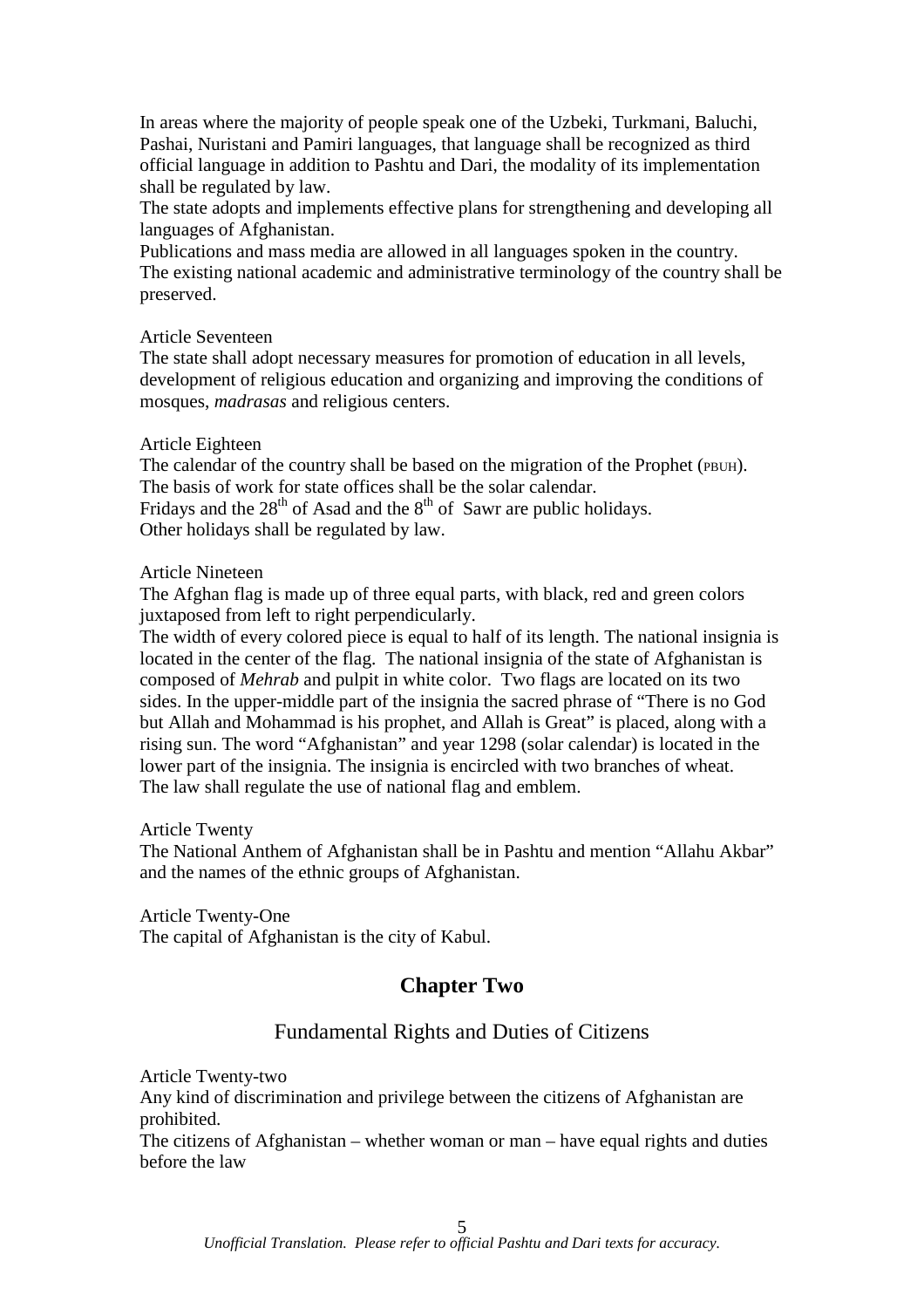Article Twenty-Three

Life is a gift of God and a natural right of human beings. No one shall be deprived of this right except by the provision of law.

Article Twenty-Four

Liberty is the natural right of human beings. This right has no limits unless affecting the rights of others and public interest, which are regulated by law. Liberty and dignity of human beings are inviolable.

The state has the duty to respect and protect the liberty and dignity of human beings.

Article Twenty-Five

Innocence is the original state.

An accused is considered innocent until convicted by a final decision of an authorized court.

Article Twenty-Six Crime is a personal action.

The prosecution, arrest, and detention of an accused and the execution of penalty cannot affect another person.

Article Twenty-Seven

No act is considered a crime, unless determined by a law adopted prior to the date the offense is committed.

No person can be pursued, arrested or detained but in accordance with the provisions of law.

No person can be punished but in accordance with the decision of an authorized court and in conformity with the law adopted before the date of the offense.

Article Twenty-Eight

No citizen of Afghanistan accused of a crime can be extradited to a foreign state unless according to mutual agreement and international conventions that Afghanistan has *ioined*.

No Afghan would be sentenced to deprivation of citizenship or to exile inside the country or abroad.

Article Twenty-Nine

Torture of human beings is prohibited.

No person, even with the intention of discovering the truth, can resort to torture or order the torture of another person who may be under prosecution, arrest, detention or convicted to be punished.

Punishment contrary to human integrity is prohibited.

Article Thirty

Any statement, confession or testimony obtained from an accused or of another person by means of compulsion, are invalid.

Confession to a crime is a voluntary admission before an authorized court by an accused in a sound state of mind.

Article Thirty-One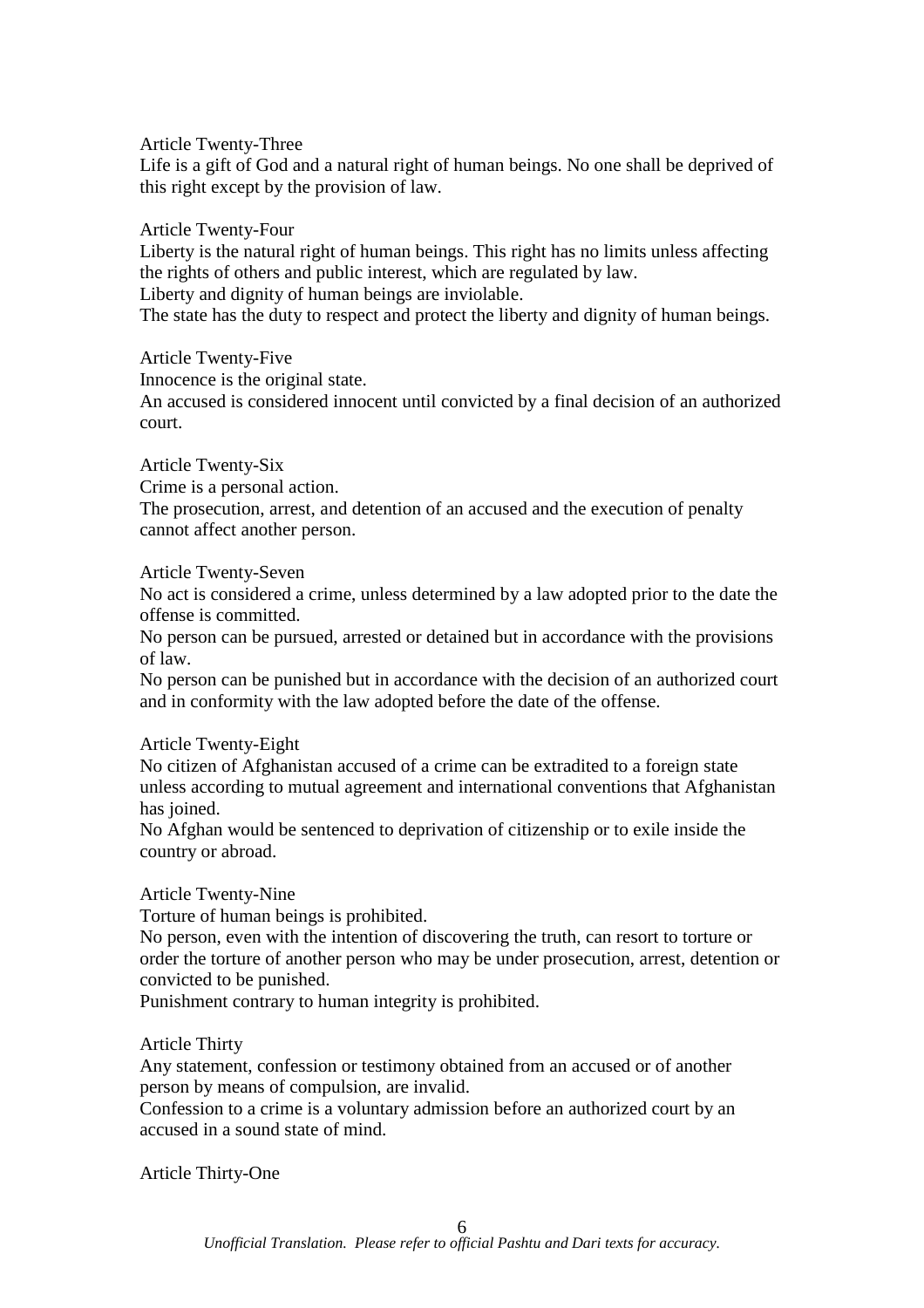Every person upon arrest can seek an advocate to defend his/her rights or to defend his/her case for which he/she is accused under the law.

The accused upon arrest has the right to be informed of the attributed accusation and to be summoned to the court within the limits determined by law.

In criminal cases, the state shall appoint an advocate for a destitute.

The confidentiality of oral, written or telephonic communications between an advocate and his/her accused client are immune from invasion.

The duties and authorities of advocates shall be regulated by law.

#### Article Thirty- Two

Being in debt does not limit a person's freedom or deprive him/her of liberty. The mode and means of recovering a debt shall be regulated by law.

#### Article Thirty-Three

The citizens of Afghanistan have the right to elect and be elected. Law regulates the conditions and means to exercise this right.

#### Article Thirty- Four

Freedom of expression is inviolable.

Every Afghan has the right to express thoughts through speech, writing, or illustration or other means by observing the provisions of this Constitution.

Every Afghan has the right to print or publish topics without prior submission to the state authorities in accordance with the law.

Directives related to printing house, radio, television, press, and other mass media, shall be regulated by law.

#### Article Thirty-Five

The citizens of Afghanistan have the right to form social organizations for the purpose of securing material or spiritual aims in accordance with the provisions of law. The citizens of Afghanistan have the right to form political parties in accordance with the provisions of law, provided that:

- 1. The program and charter of the party are not contrary to the principles of sacred religion of Islam, and the provisions and values of this Constitution.
- 2. The organizational structure, and financial sources of the party are made public.
- 3. The party does not have military or paramilitary aims and structures.
- 4. Should have no affiliation to a foreign political party or sources.

Formation and functioning of a party based on ethnicity, language, religious sect and region is not permissible.

A party set up in accordance with provisions of the law shall not be dissolved without lawful reasons and the decision of an authorized court.

#### Article Thirty-Six

The citizens of Afghanistan have the right to un-armed demonstrations for legitimate peaceful purposes in accordance with the law.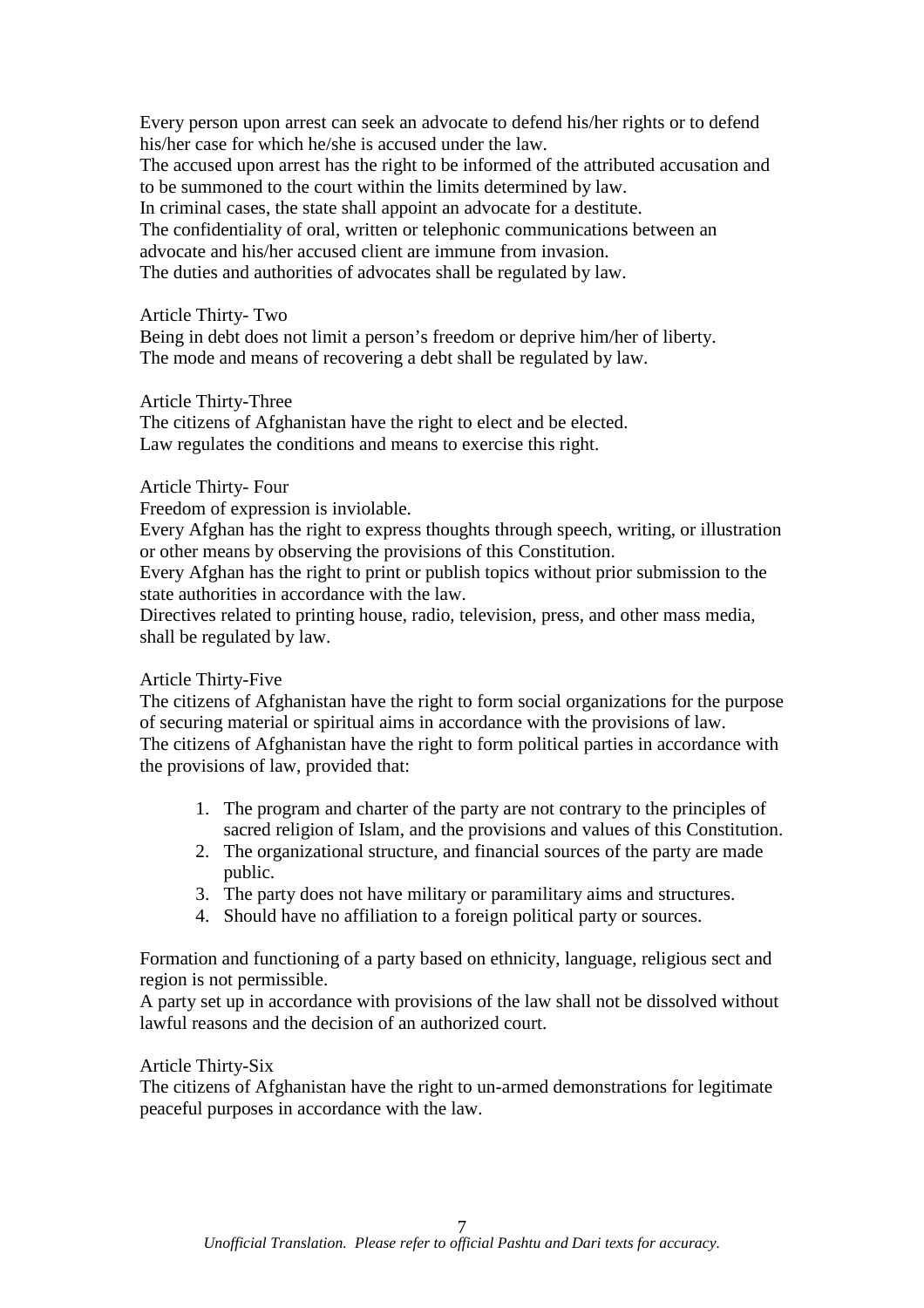Article Thirty-Seven

Confidentiality and freedom of correspondence and communication whether in the form of letters or through telephone, telegraph and other means are immune from invasion.

The state does not have the right to inspect personal correspondence and communication unless authorized by the provisions of law.

#### Article Thirty-Eight

A person's residence is immune from invasion.

Other than the situations and methods indicated in the law, no one, including the state, is allowed to enter or inspect a private residence without prior permission of the resident or holding a court order.

In case of an evident crime, an official in-charge of the situation can enter or conduct a house search prior to the permission of the court.

The official involved in the situation is required to obtain a subsequent court order for the house search within the period indicated by law.

Article Thirty-Nine

Every Afghan has the right to travel or settle in any part of the country except in the regions forbidden by law.

Every Afghan has the right to travel abroad and return home in accordance with the provisions of law.

The state shall protect the rights of the citizens of Afghanistan abroad.

Article Forty

Property is immune from invasion.

No person shall be forbidden from acquiring and making use of a property except within the limits of law.

No person's property shall be confiscated without the provisions of law and the order of an authorized court.

Acquisition of a person's property, in return for a prior and just compensation within the bounds of law, is permitted only for securing public interests in accordance with the provisions of law.

Inspection and disclosure of a private property are carried out only in accordance with the provisions of law.

Article Forty-one

Foreign individuals do not have the right to own immovable property in Afghanistan. Lease of immovable property for the purpose of investment is permissible in accordance with the law.

The sale of estates to diplomatic missions of foreign countries and to those international agencies of which Afghanistan is a member is permissible in accordance with the provisions of law.

Article Forty-Two

Every Afghan is obligated to pay taxes and duties to the government in accordance with the provisions of law.

No taxes and duties are enforced without provisions of the law.

The rate of taxes and duties and the method of payments are determined by law on the basis of observing social justice.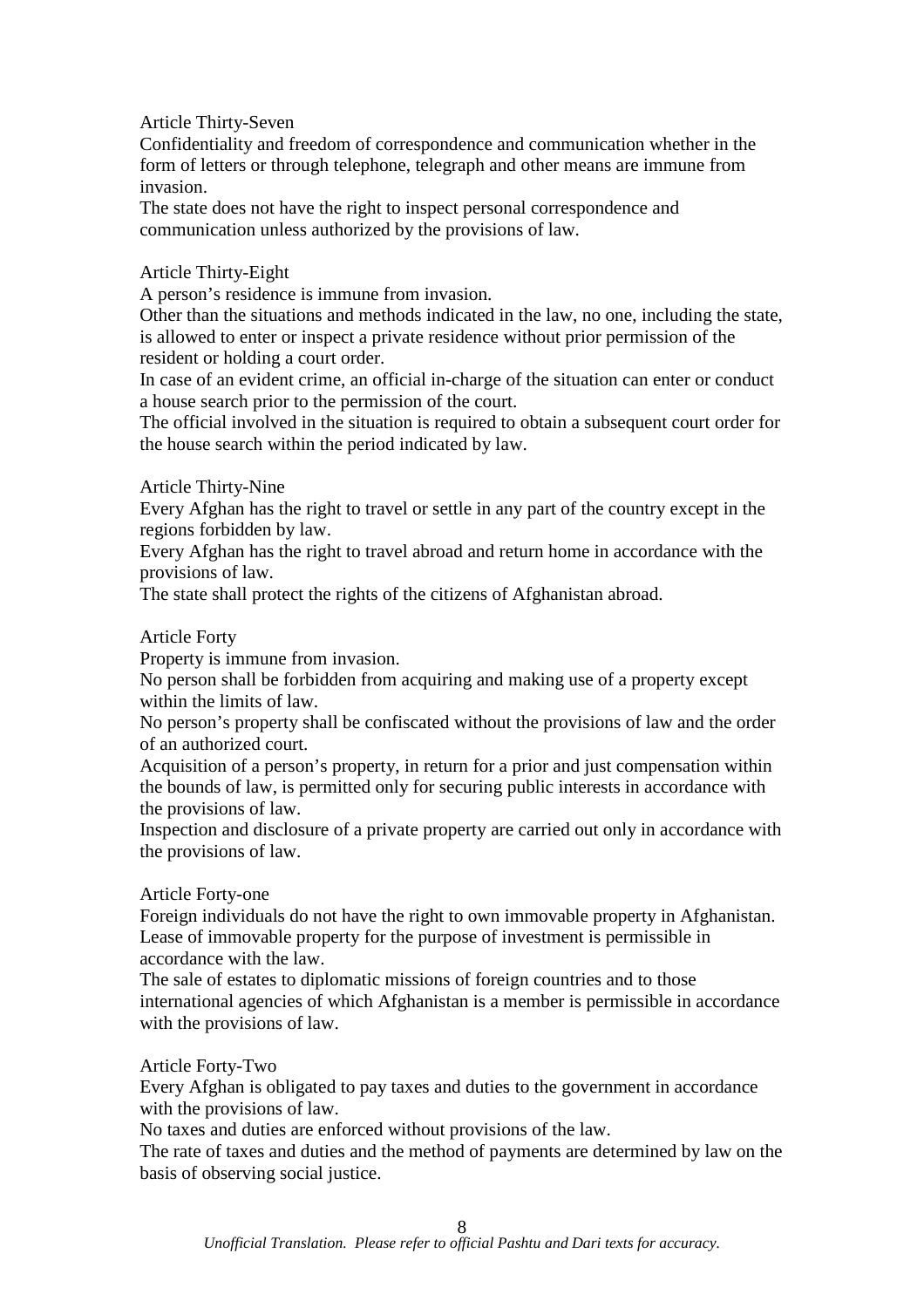This provision is also applied to foreign individuals and agencies. Every kind of tax, duty and income collected shall be delivered to the State account.

#### Article Forty-Three

Education is the right of all citizens of Afghanistan, which shall be provided up to the level of the Bachelors (*lisâns*) free of charge by the state.

The state is obliged to devise and implement effective programs for a balanced expansion of education all over Afghanistan, and to provide compulsory intermediate level education.

The state is also required to provide the opportunity to teach native languages in the areas where they are spoken.

#### Article Forty-Four

The state shall devise and implement effective programs for balancing and promoting education for women, improving of education of the nomads and elimination of illiteracy in the country.

#### Article Forty-Five

The state shall devise and implement a unified educational curriculum based on the provisions of the sacred religion of Islam, national culture, and in accordance with academic principles, and develops the curriculum of religious subjects on the basis of the Islamic sects existing in Afghanistan.

#### Article Forty-Six

Establishing and operating of higher, general and vocational education are the duties of the state.

The citizens of Afghanistan also can establish higher, general, and vocational private educational institutions and literacy courses with the permission of the state.

The state can also permit foreign persons to set up higher, general and vocational educational private institutes in accordance with the law.

The conditions for admission to state higher education institutions and other related matters to be regulated by the law.

#### Article Forty-Seven

The state shall devise effective programs for the promotion of science, culture, literature and the arts.

The state guarantees the rights of authors, inventors, and discoverers and encourages and supports scientific researches in all areas and publicizes the effective use of their results in accordance with the law.

Article Forty-Eight

Work is the right of every Afghan.

Working hours, paid holidays, right of employment and employee and other related affairs are regulated by law.

Choice of occupation and craft is free within the limits of law.

Article Forty-Nine

Forced labor is forbidden.

Active participation in times of war, calamity, and other situations threatening lives and public welfare is a national duty of every Afghan.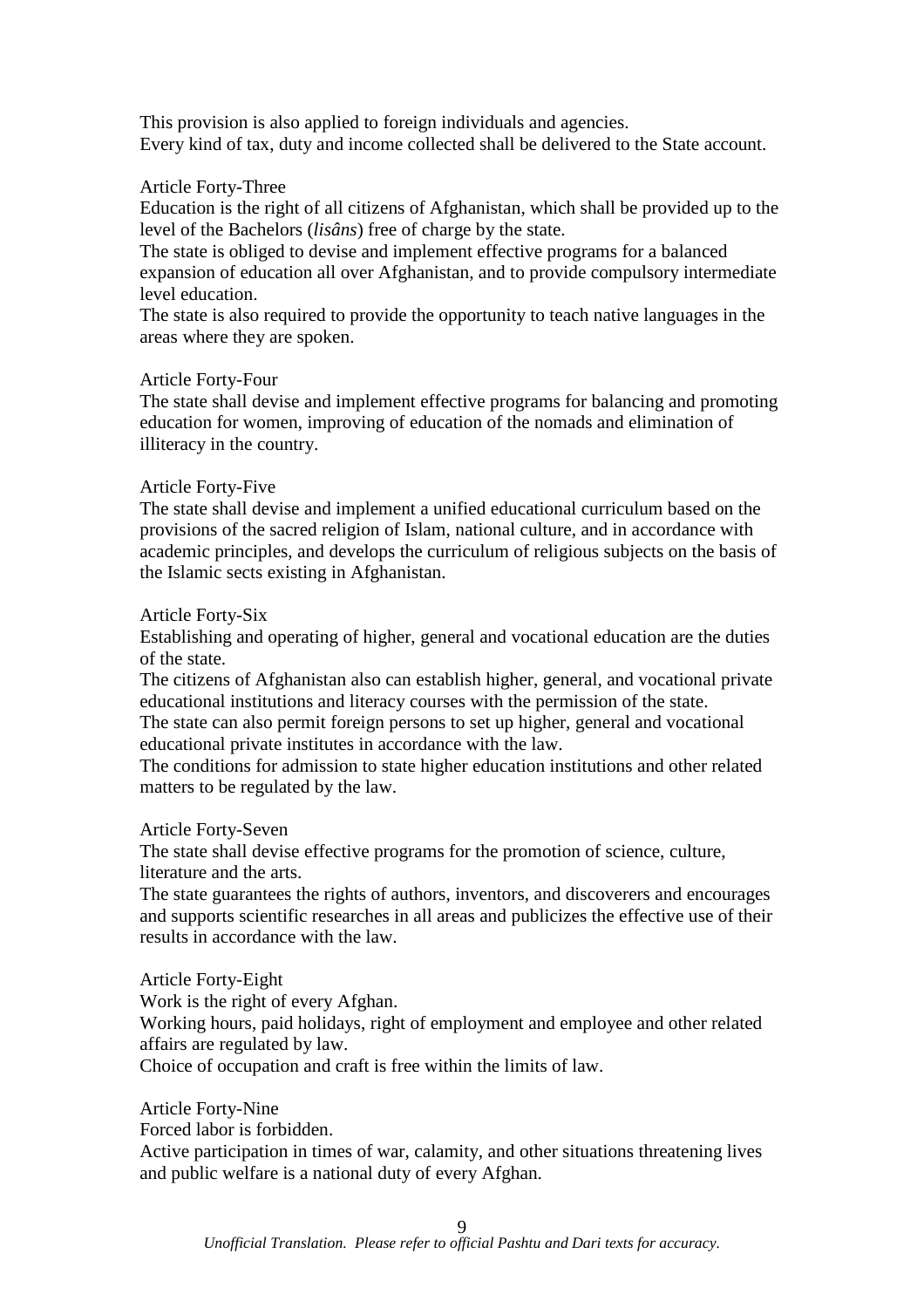Children shall not be subjected to forced labor.

#### Article Fifty

The state is obliged to adopt necessary measures for creation of a strong and sound administration and realization of reforms in the administration system of the country. Government offices are bound to carry their work with full neutrality and incompliance with the provisions of law.

The citizens of Afghanistan have the right of access to the information from the government offices in accordance with the provisions of law.

This right has no limits, unless violation of the rights of the others. The citizens of Afghanistan are employed for state services on the basis of

qualification without any kind of discrimination and in accordance with the law.

#### Article Fifty-One

Any person suffering undue harm by government action is entitled to compensation, Which he can claim by appealing to court.

With the exception of situation stated in the law, the state cannot claim its right without the order of an authorized court.

#### Article Fifty-Two

The state is obliged to provide free means of preventive health care and medical treatment, and proper health facilities to all citizens of Afghanistan in accordance with the law.

The state encourages and protects the establishment and expansion of private medical services and health centers in accordance with law.

The state in order to promote physical education and improve national and local sports adopts necessary measures.

#### Article Fifty-Three

The state takes necessary measures for regulating medical services and financial support to descendants of martyred and lost, re-integration of the disabled and handicapped individuals and their active participation in the society in accordance with the law.

The state guarantees the rights of pensioners and renders necessary assistance to needy elders, women without caretakers, disabled and handicapped individuals and needy orphans in accordance with the law.

#### Article Fifty- Four

Family is a fundamental unit of society and is supported by the state. The state adopts necessary measures to ensure physical and psychological well being of family, especially of child and mother, upbringing of children and the elimination of traditions contrary to the principles of sacred religion of Islam.

#### Article Fifty-Five

The defense of the country is the responsibility of all citizens of Afghanistan. The conditions for military services are regulated by law.

#### Article Fifty-Six

Observing the provisions of the Constitution, obeying the laws, adhering to public law and order are the duties of all people of Afghanistan.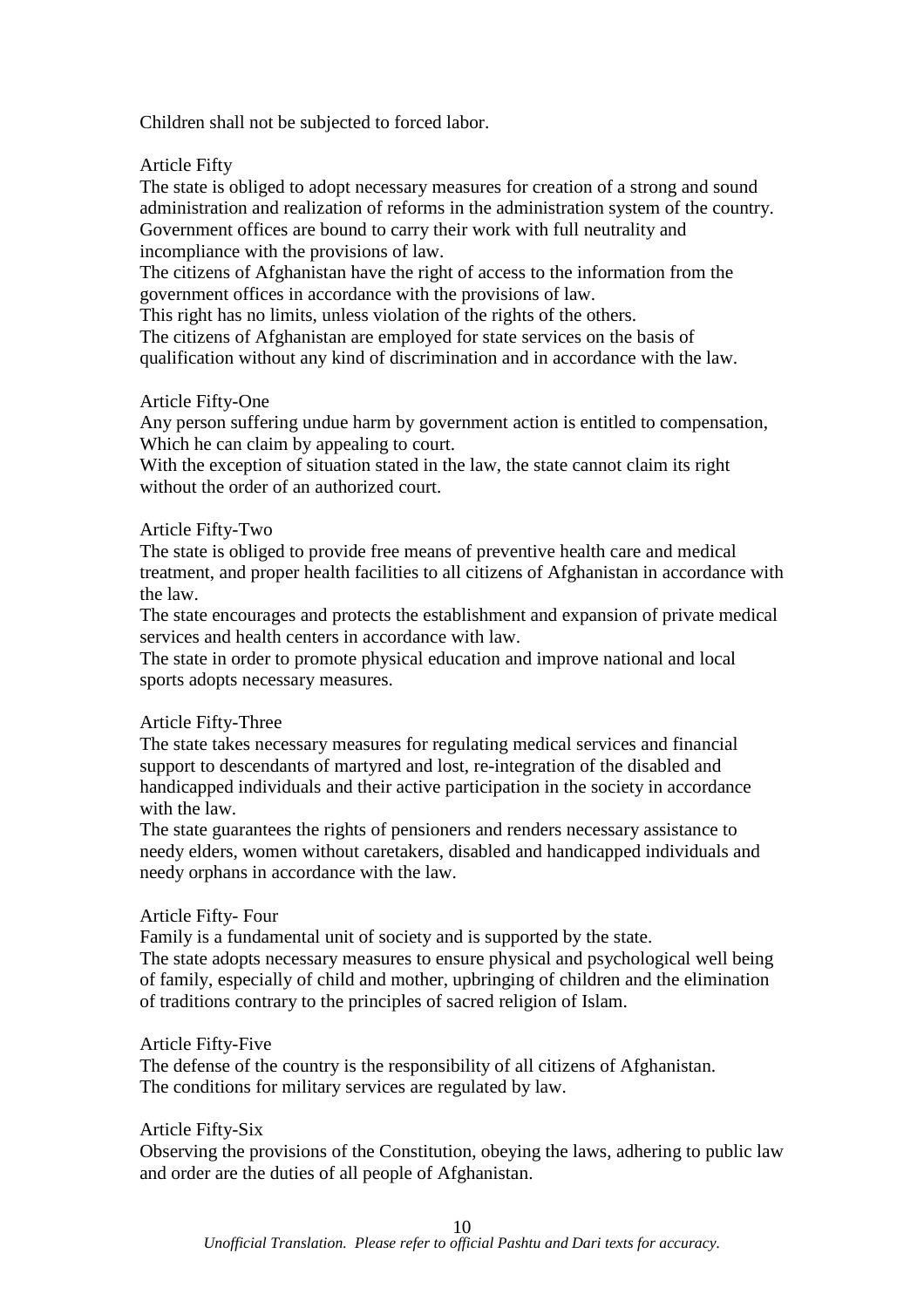Ignorance about the provisions of law is not considered an excuse.

Article Fifty-Seven

The state guarantees the rights and liberties of the foreign citizens residing in Afghanistan in accordance with the law.

These people are obliged to observe the laws of the state of Afghanistan in accordance with the International Law.

Article Fifty-Eight.

The State, for the purpose of monitoring the observation of human rights in Afghanistan, and their promotion and protection, shall establish the Independent Human Rights Commission of Afghanistan.

Everyone in case of violation of his/her rights can report complaint to this Commission.

The Commission can refer the cases of violation of the human rights of the persons to the legal authorities, and assist them in defending their rights.

Structure and mode of function of this Commission will be regulated by law.

Article Fifty-Nine

No one can misuse the rights and freedoms under this Constitution against independence, territorial integrity, sovereignty and national unity.

# Chapter Three

# The President

Article Sixty

The President is the head of state of the Islamic Republic of Afghanistan, and conducts his authorities in executive, legislative, and judiciary branches in accordance with the provisions of this Constitution.

The President shall have first and second Vice Presidents.

The candidate to the Presidency on his or her candidacy shall also declare the names of the Vice Presidents to the nation.

The First Vice President in the absence, resignation, and or death of the President, acts in accordance with the provisions of this Constitution.

In the absence of the first Vice President, the second Vice President shall act in accordance with the provisions of this Constitution.

Article Sixty-One

The President is elected by receiving more than 50% of the votes cast through free, general, secret, and direct voting.

The presidential term expires on the first of Jawza of the fifth year after the elections. Elections for the new president are held within thirty to sixty days before the end of the presidential term.

If none of the candidates succeeds to receive more than 50% of the votes in the first round, a run-off election shall be held within two weeks.

In this round, only two candidates with the highest number of votes will participate.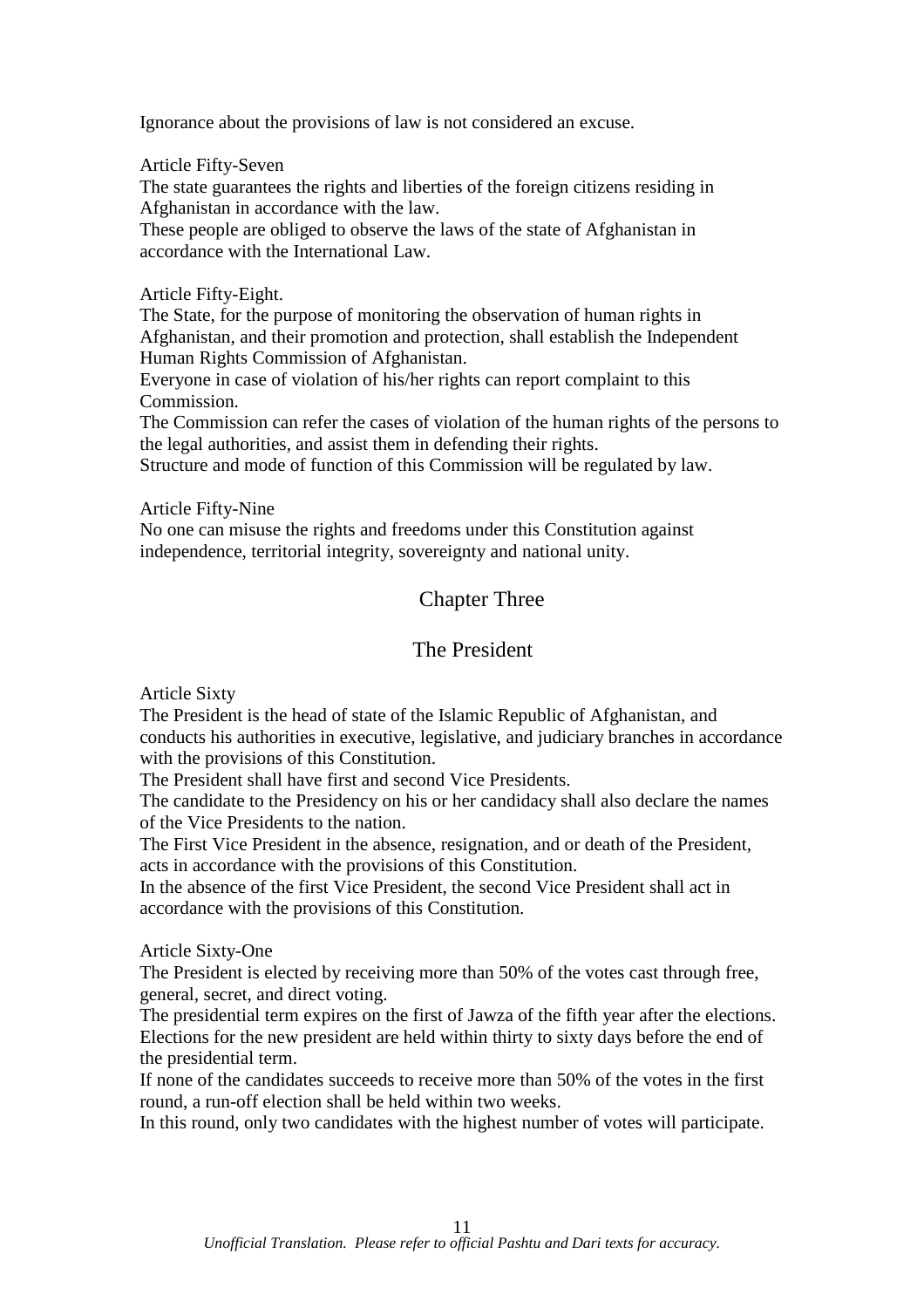In the run-off, the candidate who gets the majority of the votes shall be elected as the President.

In case of death of one of the candidates during the first or second round, after the elections or prior to the announcement of the results of elections, new elections shall be held in accordance with the provisions of law.

Article Sixty-Two

Presidential candidates should posses the following qualification

- 1- Should be citizen of Afghanistan, Muslim and born of Afghan parents, and should not have citizenship of another country.
- 2- On the day of becoming a candidate, his age should not be less than forty years.
- 3- Should not have been convicted of crimes against humanity, criminal act, or deprivation of the civil rights by a court.

No one can be elected as president for more than two terms. The provision of this article is applies to the Vice Presidents as well.

#### Article Sixty-three

The President-elect, prior to resumption of his/her duties, performs the following oath in accordance with the rules of procedures prescribed by law:

 "In the name Allah, the Merciful, the Compassionate In the name God Almighty, in the presence of you representatives of the nation of Afghanistan, I swear to obey and safeguard the provisions of the sacred religion of Islam, to observe the Constitution and other laws of Afghanistan and supervise their implementation; to safeguard the independence, national sovereignty, and the territorial integrity of Afghanistan and the fundamental rights and interests of the people of Afghanistan, and with the assistance of God and the support of the nation, to make great and sincere efforts for the happiness and progress of the people of Afghanistan."

### Article Sixty-Four

The power and duties of the President are as follows:

- 1- Supervising the implementation of the Constitution.
- 2- Determining the fundamental policies of the state with the approval of the National Assembly.
- 3- Being the Command-in-Chief of the armed forces of Afghanistan.
- 4- Declaration of war and ceasefire with the confirmation of the National Assembly.
- 5- Taking the required decision to defend the territorial integrity and protect the independence.
- 6- Sending contingents of the armed forces to foreign countries with the confirmation of the National Assembly.
- 7- Convening Loya Jirga except in the situation stated in Article Sixty-eight of this Constitution.
- 8- Declaring the state of emergency and ending it with the confirmation of the National Assembly.
- 9- Inaugurating the National Assembly and the Loya Jirga.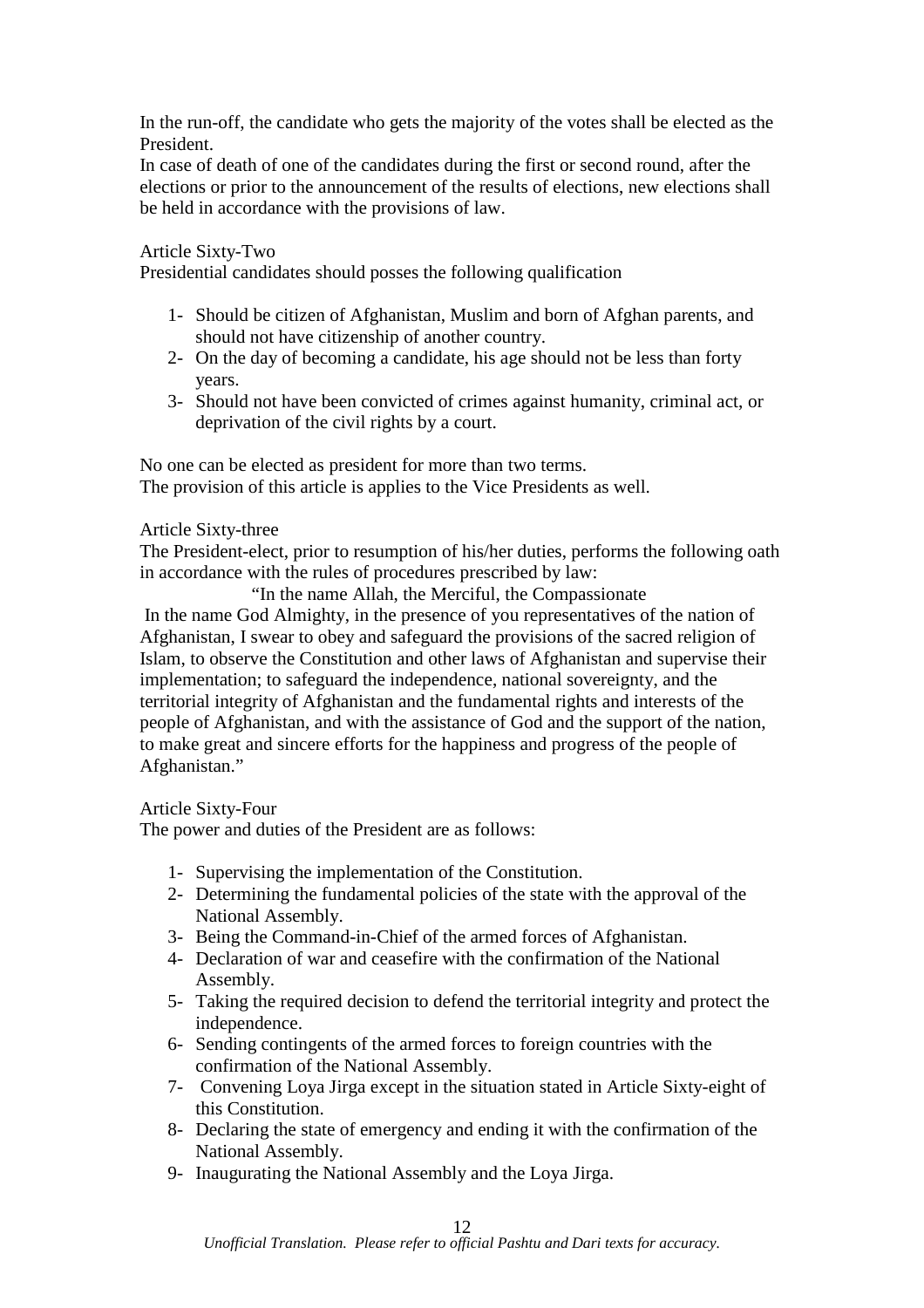- 10- Accepting resignation of the Vice Presidents.
- 11- Appointing Ministers, the Attorney General, the Governor of the Central Bank, Head of the National Security Directorate and the President of the Afghan Red Crescent Society with the confirmation of the Wolesi Jirga, dismissing them and accepting their resignations.
- 12- Appointing the head and members of the Supreme Court with the confirmation of the Wolesi Jirga.
- 13- Appointing, retiring and accepting the resignation of and dismissing judges, officers of the armed forces, police, national security, and high-ranking officials in accordance with the law.
- 14- Appointing heads of the diplomatic missions of Afghanistan in foreign countries and international organizations.
- 15- Accepting the credentials of diplomatic missions in Afghanistan.
- 16- Signing laws and legislative decrees.
- 17- Issuing credential letter for the conclusion of bi-lateral and international treaties in accordance with the provisions of law.
- 18- Reducing and pardoning penalties in accordance with the law.
- 19- Issuing medals and honorary titles in accordance with the provision of law.
- 20- Establishing commissions for the improvement of the administrative condition of the country, in accordance with the law.
- 21- Exercising other authorities in accordance with the provisions of this Constitution.

#### Article Sixty-Five

The President can call for a referendum on important national political, social or economic issues.

Call for referendum shall not be contrary to the provisions of this Constitution or for amending it.

#### Article Sixty-Six

The President takes into consideration the supreme interests of the people of Afghanistan while enforcing the powers stated in this Constitution.

The President cannot sell or bestow state properties without the provisions of law. The President cannot act based on linguistic, ethnic, religious, political, and regional considerations during his term in office.

#### Article Sixty-Seven

In case of resignation, impeachment, or death of the President, or of a serious illness that could hinder the performance of duties, the First Vice President undertakes his/her duties and authorities.

The President submits his/her resignation personally to the National Assembly. The serious illness shall be proved by an authorized medical committee appointed by the Supreme Court.

In this case, election for the new President shall be held within the period of three months in accordance with the article 61 of this constitution.

During the time when the First Vice President acts as the interim President, he/she cannot perform the following:

- 1. Amendment of the constitution
- 2. Dismissal of ministers.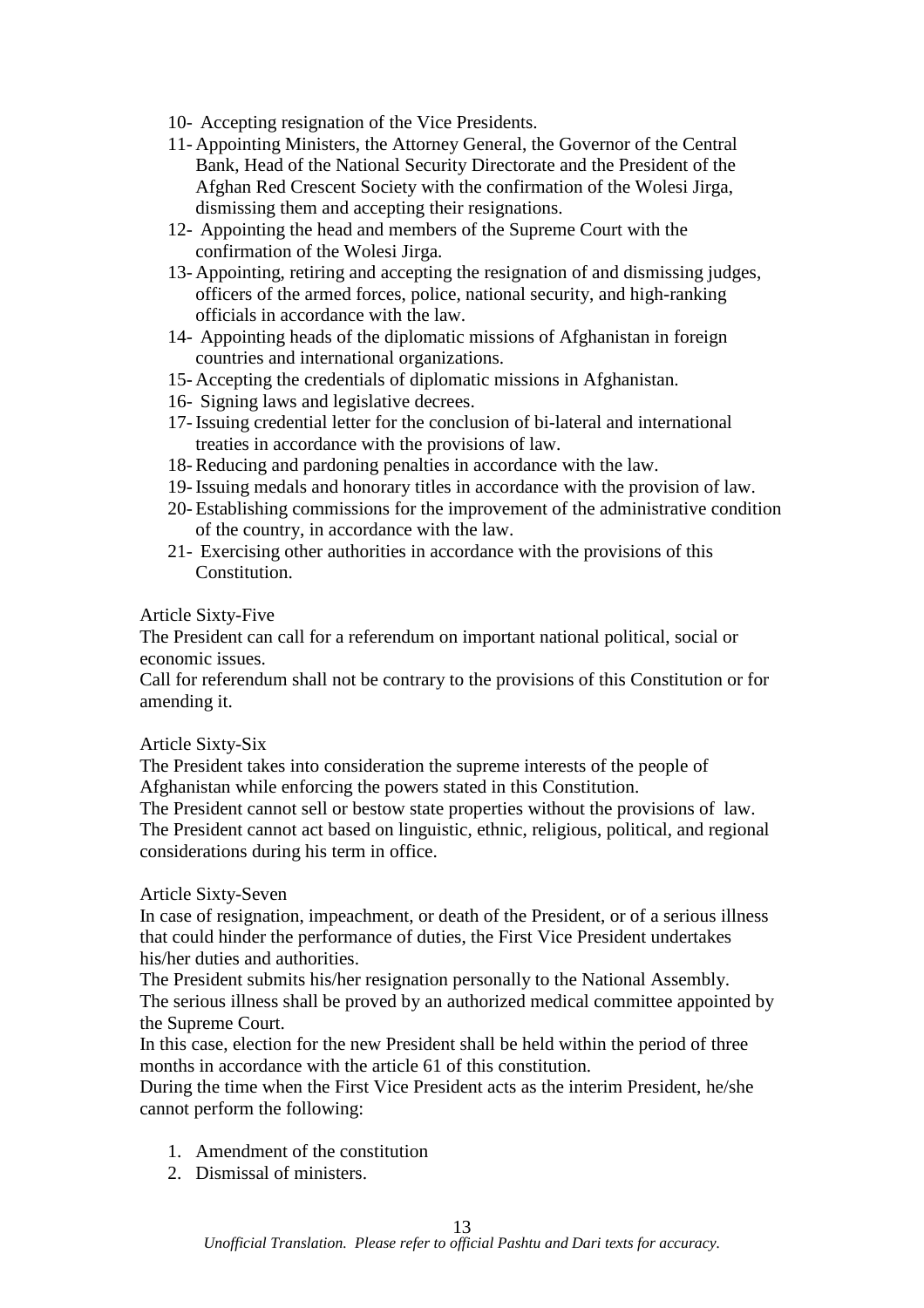#### 3. Call for a referendum.

During this period the Vice Presidents can nominate themselves as candidates for the post of President in accordance with the provisions of this constitution. In the absence of the President, the duties of the First Vice President shall be determined by the President.

#### Article Sixty-Eight

In case of resignation and or death of one of the Vice Presidents, another person shall replace him by the proposal of the President and approval of the Wolesi Jirga. In case of simultaneously death of the President and the First Vice President, in turn the Second Vice President, the Chair of the Meshrano Jirga and in the absence of the chair of the Meshrano Jirga, the Chair of the Wolesi Jirga, and in the absence of the Chair of the Wolesi Jirga, the Foreign Minister shall perform the duties of the President in accordance with the article 67 of this Constitution.

#### Article Sixty-Nine

The President is responsible to the nation and the Wolesi Jirga according to this Article.

Accusations of crime against humanity, national treason or crime can be leveled against the President by one third of the members of the Wolesi Jirga. If two third of the Wolesi Jirga votes for charges to be brought forth, the Wolesi jirga shall convene a Loya Jirga within one month. If the Loya Jirga approve the accusation by a two-thirds majority of votes the President is then dismissed, and the case is referred to a special court. The special court shall be composed of three members of the Wolesi Jirga, and three members of the Supreme Court appointed by the Loya Jirga and the Chair of the Meshrano Jirga.

The lawsuit is conducted by a person appointed by the Loya Jirga. In this situation, the provisions of Article 67 of this Constitution are applied.

#### Article Seventy

The salary and expenditures of the President are regulated by law. After expiration of his term, the President is entitled to financial benefits of the presidency for the rest of his life in accordance with the law except in the case of dismissal.

# Chapter Four

### The Government

Article Seventy-one

The government consists of the ministers who work under the Chairmanship of the President.

Number of the Ministers and their duties shall be regulated by law.

Article Seventy-two The person who is appointed as the Minister, should have the following qualifications: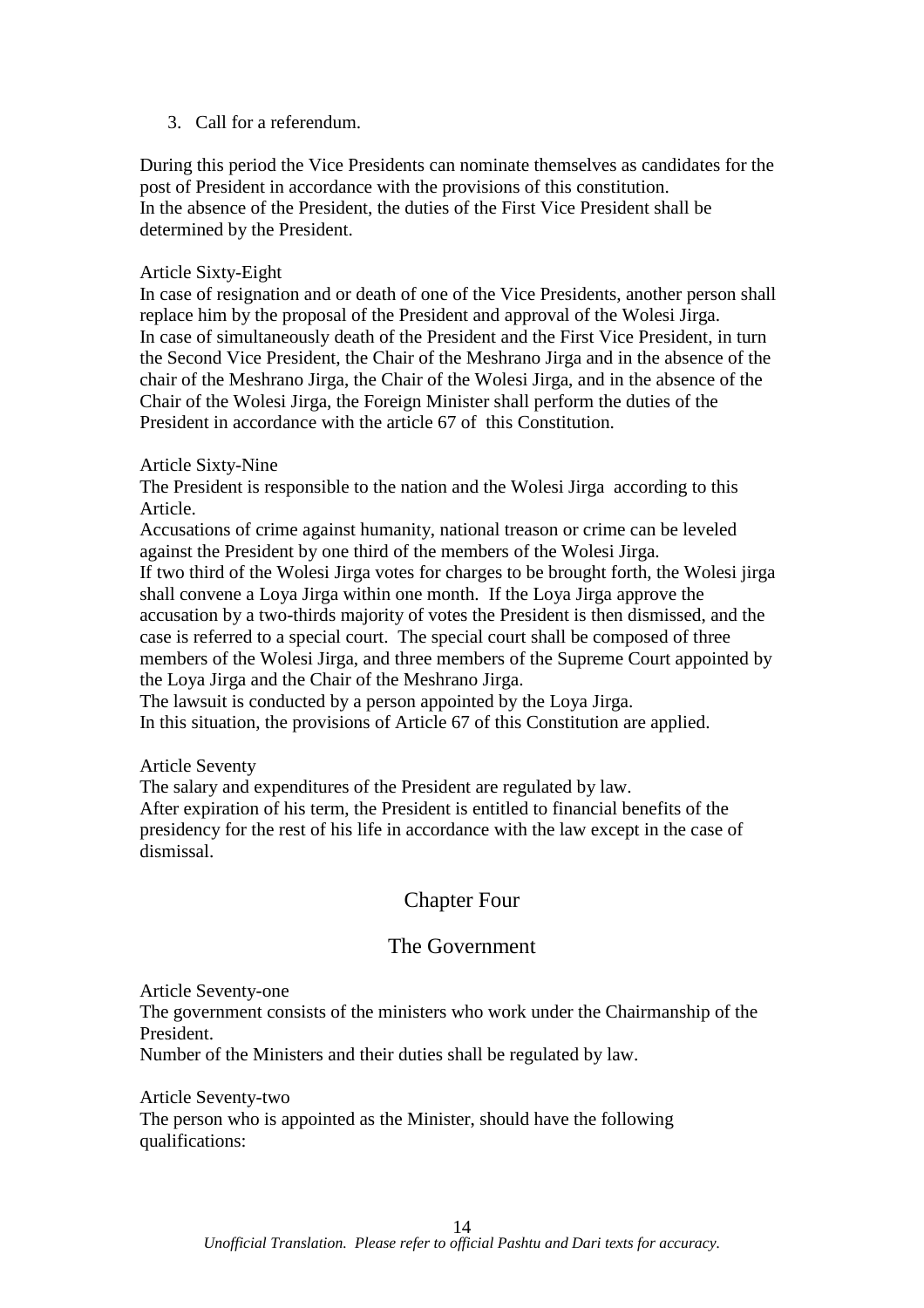- 1- Must have only the citizenship of Afghanistan. Should a nominee for a ministerial post hold also the citizenship of another country, the Wolesi Jirga shall have the right to confirm or reject his or her nomination.
- 2- Should have higher education, work experience and good reputation.
- 3- His/her age should not be less than thirty-five.
- 4- Should not have been convicted of crimes against humanity, criminal act, or deprivation of civil rights by a court.

#### Article Seventy-three

The ministers can be appointed from within and without the National Assembly. If a member of the National Assembly is appointed as a minister, he/she loses his/her membership in the National Assembly, and is replaced by another person in accordance with the provisions of law.

#### Article Seventy-four

Prior to taking office, the minister perform the following oath in the presence of the President:

In the name of Allah, the merciful and compassionate:

" I swear in the name of God Almighty to support the provisions of the sacred religion of Islam, follow the Constitution and other laws of Afghanistan, protect the rights of citizens, and safeguard the independence, territorial integrity and national unity of Afghanistan, and consider God Almighty present in performing all my responsibilities, and honestly perform the duties assigned to me."

#### Article Seventy-five

The government shall have the following duties.

- 1. Execute the provision of this Constitution, other laws, and final orders of the courts.
- 2. Protect the independence, defend the territorial integrity, and safeguard the interests and dignity of Afghanistan in the international community.
- 3. Maintenance of public law and order and elimination of administrative corruption.
- 4. Prepare the budget, regulate financial affairs and protect public wealth.
- 5. Devise and implement programs for social, cultural, economic, and technological progress.
- 6. Report to the National Assembly at the end of the fiscal year about the tasks accomplished and about the main plans for the new fiscal year.
- 7. Perform other duties as recognized by this Constitution and other laws to be duties of the government.

### Article Seventy-six

In order to implement the main policies of the country and regulation of its duties, the government shall devise and approve regulations.

These regulations should not be contradictory to the text and spirit of any law.

#### Article Seventy-seven

As heads of administrative units and members of the government, the ministers perform their duties within the limits determined by this Constitution and other laws. The ministers are responsible to the President and the Wolesi Jirga for their particular duties.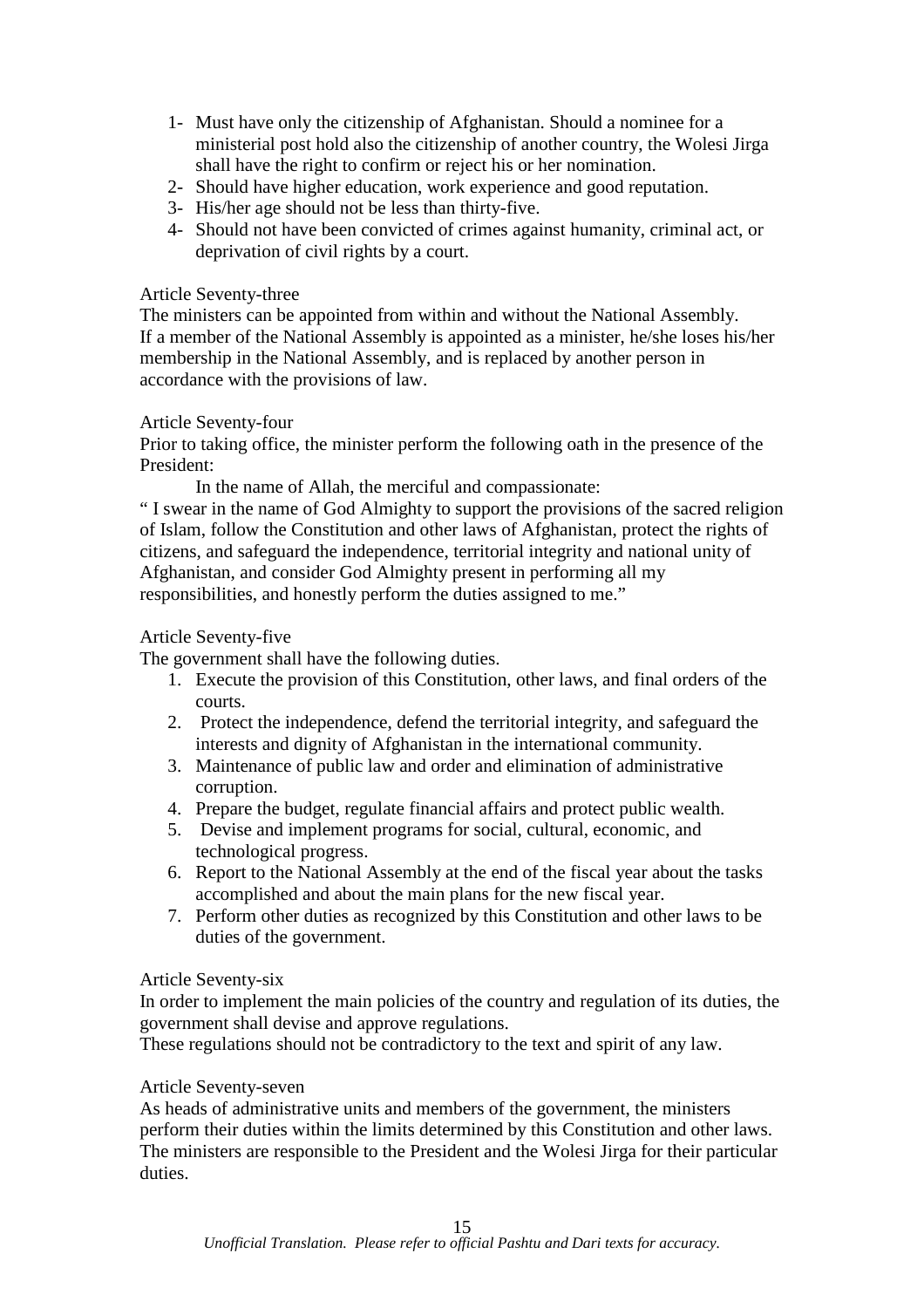Article Seventy-eight

If a minister is accused of crime against humanity, national treason or criminal act of a crime, the case shall be referred to a special court in accordance with the article 134 of this constitution.

Article Seventy-nine

In cases of recess of the Wolesi Jirga, the government can adopt legislation in an emergency situation on matters other than those related to budget and financial affairs.

The legislative decrees become laws after they are signed by the President. The legislative decrees should be submitted to the National Assembly in the course of thirty days beginning from the first session of the National Assembly. In case of rejection by the National Assembly, the legislations become void.

Article Eighty

Ministers during the course of their work cannot use their posts for linguistic, regional, ethnic, religion and partisan purposes.

# Chapter Five

# The National Assembly

Article Eighty-one

The National Assembly of the Islamic Republic of Afghanistan as the highest legislative organ is the manifestation of the will of its people and represents the whole nation.

Every member of the National Assembly takes into judgment the general welfare and supreme interests of all people of Afghanistan at the time of casting their vote.

Article Eighty-two

The National Assembly consists of two houses: Wolesi Jirga (the House of People) and Meshrano Jirga. (House of Elders).

No one can become member of both houses simultaneously.

Article Eighty-three

Members of the Wolesi Jirga are elected by the people through free, general, secret, and direct elections.

Their mandate ends on the  $1<sup>st</sup>$  of Saratan of the fifth year after the elections and the new assembly starts its work.

The election of the members of the Wolesi Jirga shall be held within 30 to 60 days before the expiry of the term of the Wolesi Jirga.

The number of members of the Wolesi Jirga, proportionate to the population of each region, shall be not more than two hundred and fifty.

Electoral constituency and other related issues shall be determined by election laws. In the election law measures should be adopted for so the election system shall provide general and just representation for all the people of the country and based on the population, from each province on average at least two female delegates shall have membership to the Wolesi Jirga.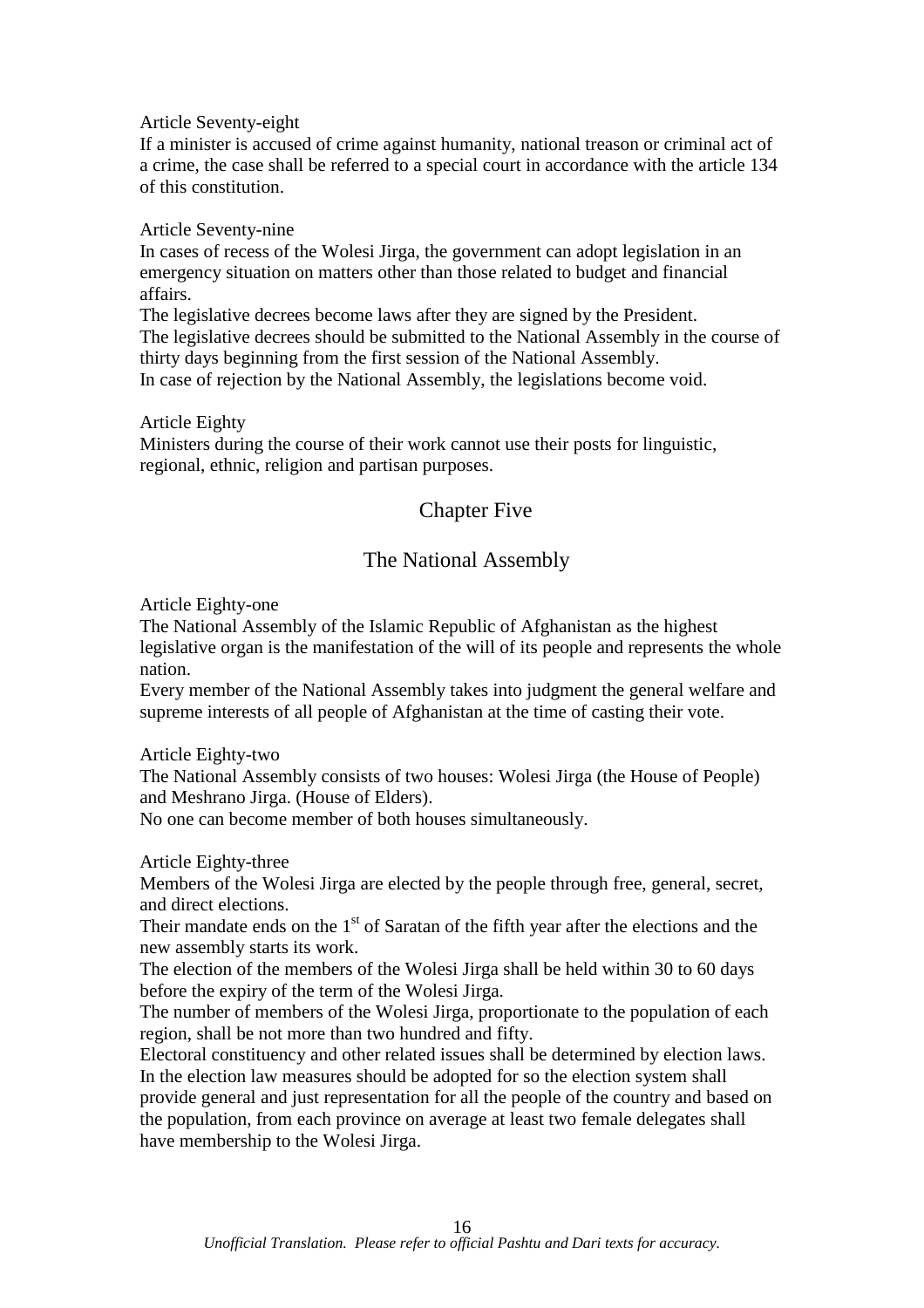#### Article Eighty-four

Members of the Meshrano Jirga are elected and appointed as follows:

- 1- From among the members of each provincial council, the respective council elects one person for a period of four years.
- 2- From among the district councils of each province, the respective councils elect one person for a period of three years.
- 3- The President from among experts and experienced personalities including two representatives of the disabled and impaired and two representatives from the Nomads -appoints the remaining one-third of the members for a period of five years.

The president appoints 50% of these people from among women.

A person, who is appointed as a member of the Meshrano Jirga, shall relinquish his membership in the respective council, and another person replaces him in accordance with the law.

#### Article Eighty-five

A person who is nominated or appointed as a member of the National Assembly should have the following qualifications in addition to those considered by voters:

- 1. Should be the citizen of Afghanistan, or has obtained the citizenship of the state of Afghanistan at least ten years before becoming candidate or being appointed.
- 2. Should not have been convicted by a court for committing a crime against humanity, a crime, or sentenced of deprivation of his/her civil rights.
- 3. Members of Wolesi Jirga should be at least twenty-five years old at the date of candidacy and members of the Meshrano Jirga should be at least thirty-five years old at the date of candidacy or appointment.

#### Article Eighty-six

Credentials of members of the National Assembly are reviewed by the Independent Election Commission in accordance with the law.

#### Article Eighty-seven

In the beginning of the legislative period, each one of the two houses elects one of its members as the Chairperson for one legislative period, and two people as the first and second Vice Chairperson, and two people as the secretary and assistant secretary for a period of one year.

These individuals constitute the Bureau in their respective houses.

The duties of the Bureau are determined in the regulations pertaining to the internal duties of each house.

#### Article Eighty-eight

Each house of the National Assembly sets up commissions to study the topics under discussion in accordance with its internal regulations.

#### Article Eighty-nine

The Wolesi Jirga has the authority to set up a special commission if one-third of its members put forward a proposal to inquire about and study government actions. The composition and procedure of this commission is specified in the internal regulations of Wolesi Jirga.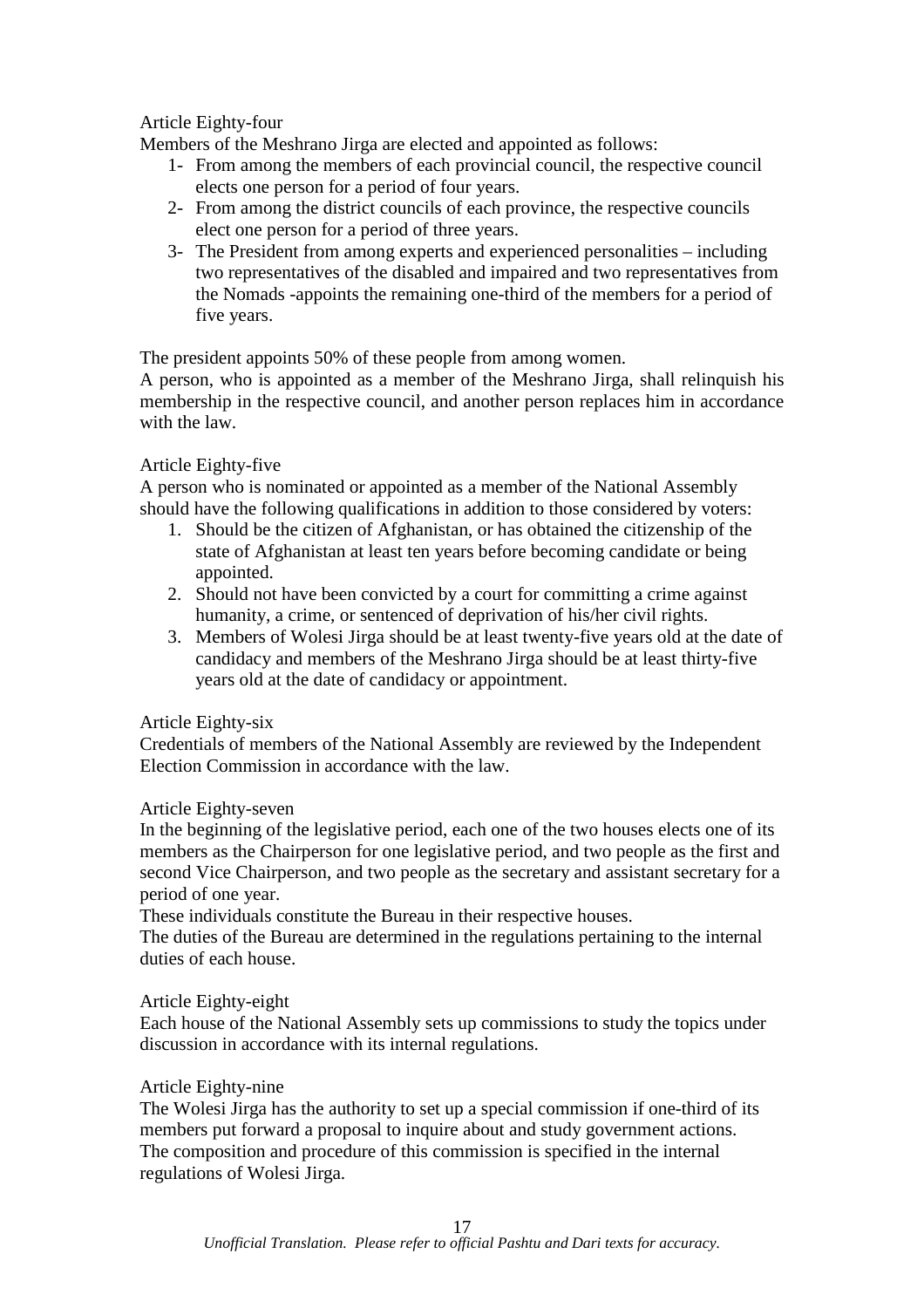#### Article Ninety

The National Assembly has the following authorities:

- 1- Ratification, modification, or abrogation of laws and or legislative decrees.
- 2- Approval of plans for economic, social, cultural, and technological development.
- 3- Approval of state budget, permission for obtaining, and granting loans.
- 4- Creation, modification, and or abrogation of administrative units.
- 5- Ratification of international treaties and agreements, or abrogation of the membership of Afghanistan to them.
- 6- Other authorities specified in this Constitution.

#### Article Ninety-one

The Wolesi Jirga has the following special authorities:

- 1. Deciding on interpellation of each of the ministers in accordance with the provisions of article 92 of this Constitution.
- 2. Taking decisions about the state's development programs and the state budget.
- 3. Approval or rejection of the appointments according to the provisions of this Constitution.

#### Article Ninety- two

The Wolesi Jirga, based on a proposal by twenty percent of its members, can interpellate each of the Ministers.

If the responses given are not satisfactory, Wolesi Jirga shall consider the issue of vote of no confidence.

The vote of no confidence on a minister shall be explicit, direct, and on the basis of well-founded reasons.

This vote should be approved by a majority of all members of the Wolesi Jirga.

#### Article Ninety-three

Any commission of both Houses of the National Assembly can question each of the ministers about specific topics.

The person questioned can provide verbal or written response.

#### Article Ninety-four

Law is what both Houses of the National Assembly approve and the President endorses unless this Constitution states otherwise.

In case the President does not agree to what the National Assembly approves, he can send the document back with justifiable reasons to the Wolesi Jirga within fifteen days of its submission.

With the passage of this period or in case the Wolesi Jirga approves a particular case again with a majority of two-thirds votes, the bill is considered endorsed and enforced.

#### Article Ninety-five

Proposal for the promulgation of a law can be initiated by the government, or members of the National Assembly, and in the domain of regulating the judicial affairs through the Supreme Court by the government.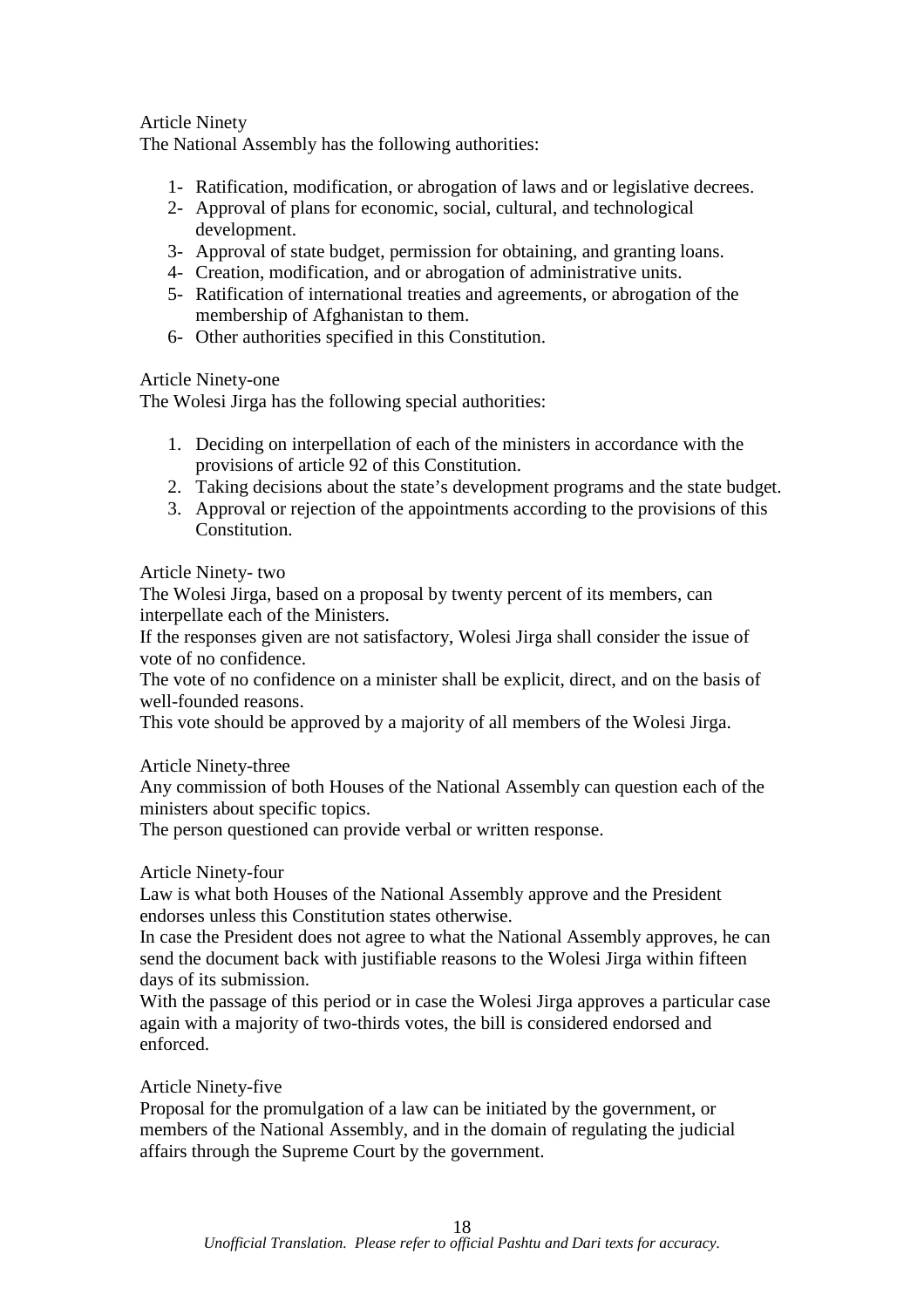#### Article Ninety-Six

If a proposal for the promulgation of law includes imposition of new taxes or reduction in state incomes, it is included in the working agenda on condition that an alternative source is also envisioned

#### Article Ninety-seven

Proposals for promulgation of law initiated by the government are submitted first to the Wolesi Jirga.

The Wolesi Jirga approves or rejects as a whole the proposal for promulgation of law including budget and financial affairs and the proposal of taking or giving loan after discussion.

The Wolesi Jirga cannot delay the proposal more than one month.

The proposed draft of law is submitted to the Meshrano Jirga, after its approval by the Wolesi Jirga.

The Meshrano Jirga decides on the draft within a period of fifteen days The National Assembly shall give priority to the promulgation of laws, treaties, and development plans of the government that require argent consideration and decision as per the request of the government.

If a proposal for promulgation of law is initiated by ten members of one of the two Houses and then approved by one fifth members of the respective houses, it can be admitted to the agenda of the respective houses.

#### Article Ninety-eight

The state budget and development plan of the government is submitted through the Meshrano Jirga along with an advisory comments to the Wolesi Jirga.

The decision of the Wolesi Jirga, irrespective of the consent of the Meshrano Jirga, is enforceable after it is signed by the President.

If for some reasons the budget is not approved before the beginning of the new fiscal year, the budget of the year before is applied until the approval of the new budget. The government is obligated to give to the Wolesi Jirga the budget of the new fiscal year and a brief account of the current year's budget within the forth quarter of the fiscal year.

The definite account of the previous fiscal year shall be submitted by the government to the Wolesi Jirga within six months of the new year, in accordance with the provisions of law.

The Wolesi Jirga cannot delay the approval of the budget for more than one month or permission to give or take loan for more than a 15 days.

If during this period Wolesi Jirga does not take any decision with regards to taking or giving loan, the proposal will be considered as approved.

### Article Ninety-nine

If, during a session of the National Assembly, the annual budget or a developmental plan or an issue related to public security, territorial integrity, and the country's independence is under discussion, the session of the assembly cannot end before the approval of the matter.

Article One hundred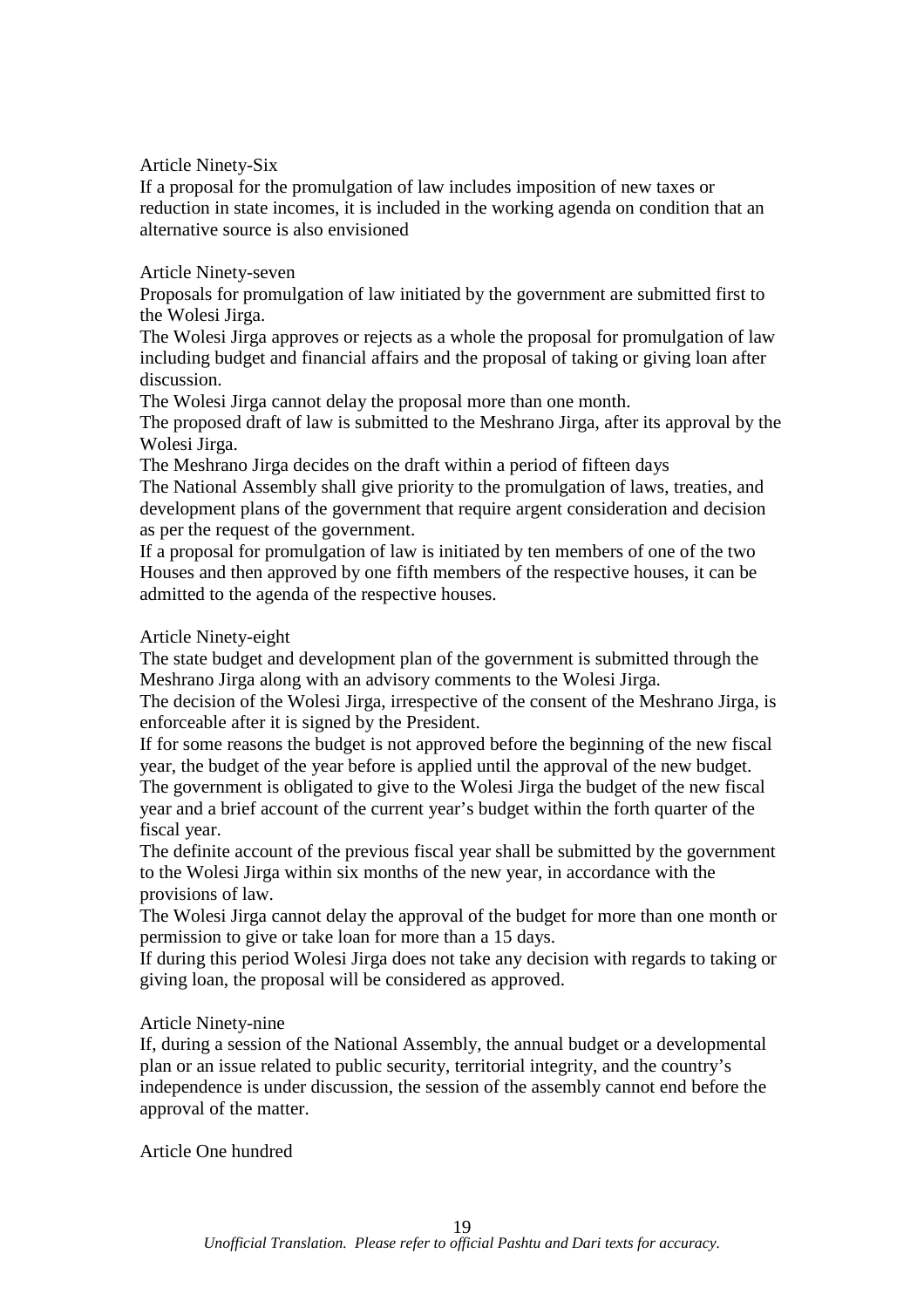In case the decision of one house is rejected by another house, a combined committee composed of equal members of each house is formed to resolve the disagreement. The decision of the committee is enforced after its approval by the President.

In case the combined committee cannot solve the disagreement, the defeated resolution is considered void.

In this case the Wolesi Jirga, can approve it in the next session of the Wolesi Jirga by the two third majority vote of its all members.

This approval is assumed as enforceable, after it is signed by the President, without submission to the Meshrano Jirga.

#### Article One hundred-one

No member of the National Assembly is legally prosecuted due to expressing his views while performing his duty.

#### Article One hundred-two

When a member of the National Assembly is accused of a crime, the law enforcement authority informs the house, of which the accused is member, about the case, and the accused member can be prosecuted.

In case of an evident crime, the law enforcement authority can legally pursue and arrest the accused without the permission of the house, which the accused is a member of.

In both cases, when legal prosecution requires detention of the accused, law enforcement authorities are obligated to inform the respective house, about the case immediately.

 If the accusation takes place when the assembly is in recess, the permission of arrest is obtained from the administrative board of the respective house and the decision of this board is presented to the first session of the aforementioned house for a decision.

#### Article One Hundred three

The ministers can participate in the sessions of each one of the two houses of the National Assembly.

Each house of the National Assembly can demand the participation of Ministers to take part in its session.

### Article One Hundred and four

Both houses of the National Assembly hold their sessions separately at the same time. Under the following circumstances, both houses can hold joint sessions:

- 1. When the legislative session or the annual session is inaugurated by the President.
- 2. When it is deemed necessary by the President.

In this case, the head of the Wolesi Jirga, chairs the joint session of the National Assembly.

Article One Hundred and five

The sessions of the National Assembly are open unless the Chairman of the assembly, or at least ten members of the National Assembly request their secrecy and the assembly accepts this request.

No one shall enter the building of the National Assembly by force.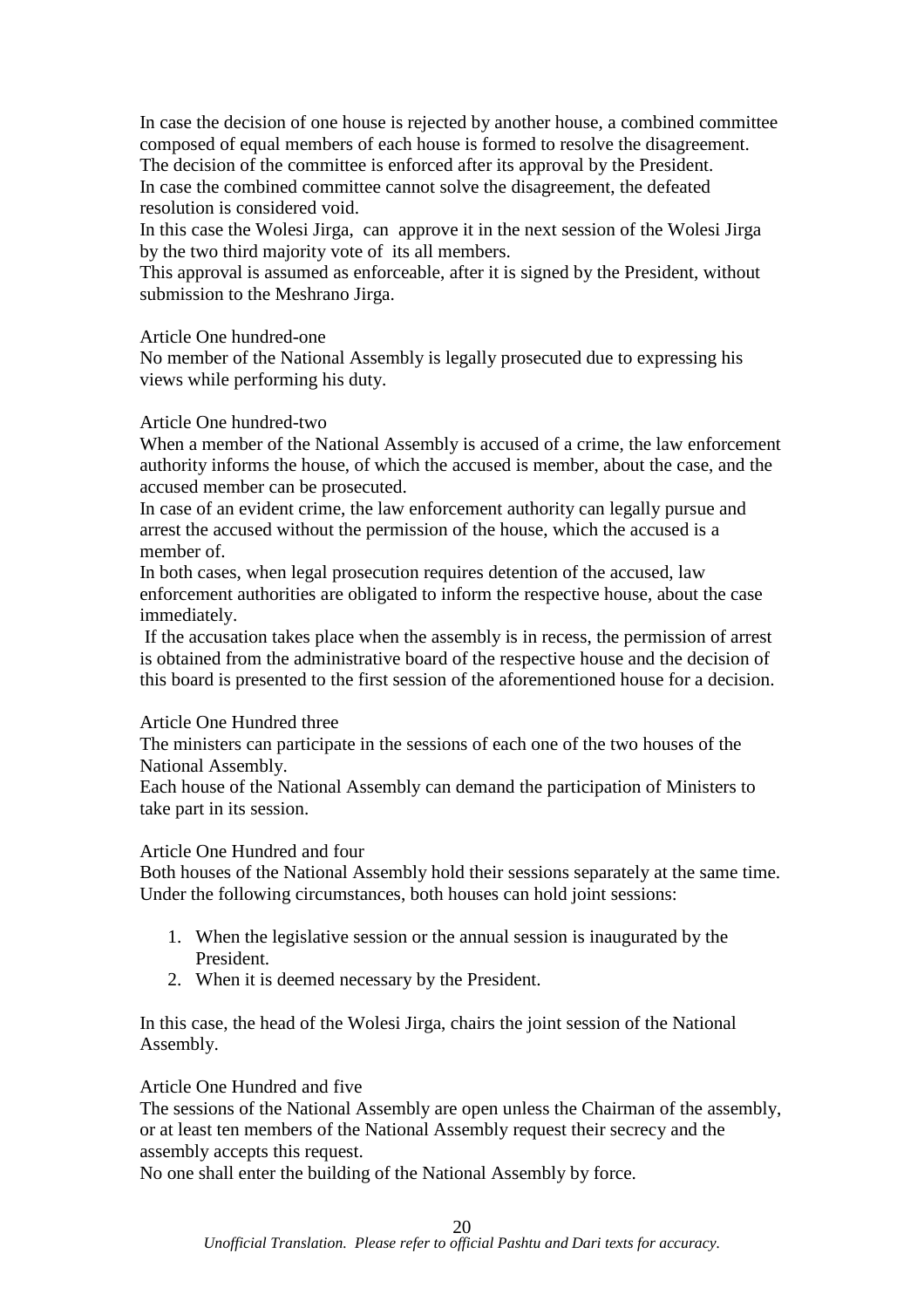#### Article One Hundred and six

The quorum of the sessions of each house of the National Assembly for voting is complete with the presence of the majority of the members, and its decisions are taken with the majority of the members present, unless this Constitution states otherwise.

Article One Hundred and seven The National Assembly convenes two ordinary sessions each year. The term of the National Assembly in each year is nine months. When necessary, the assembly can extend this period. Extraordinary sessions of the assembly during recess can take place by the order of the President.

#### Article One Hundred and eight

In cases of death, resignation and dismissal of a member of the National Assembly, and/or disability or handicap, which prevents performance of duties permanently, election in the related constituency is held for a new representative for the rest of the legislative period, in accordance with the law.

Matters involving the presence or absence of members of the National Assembly are regulated according to internal rules.

#### Article One Hundred and nine

Proposals for amendments of the electoral law cannot be included in the working agenda of the assembly during the last year of the legislative period.

# Chapter Six

# Loya Jirga

Article One Hundred and ten

Loya Jirga is the highest manifestation of the people of Afghanistan. Loya Jirga consists of the following:

- 1- Members of the National Assembly.
- 2- Chairpersons of the provincial, and district councils.

The ministers, Chief Justice and members of the Supreme Court and the Attorney General can participate in the sessions of the Loya Jirga without the right to vote.

Article One Hundred and eleven

Loya Jirga shall be convened in the following situations:

- 1- To take decision on the issues related to independence, national sovereignty, territorial integrity, and supreme interests of the country.
- 2- To amend the provisions of this Constitution.
- 3- To prosecute the President in accordance with the provisions of Article 69 of this Constitution.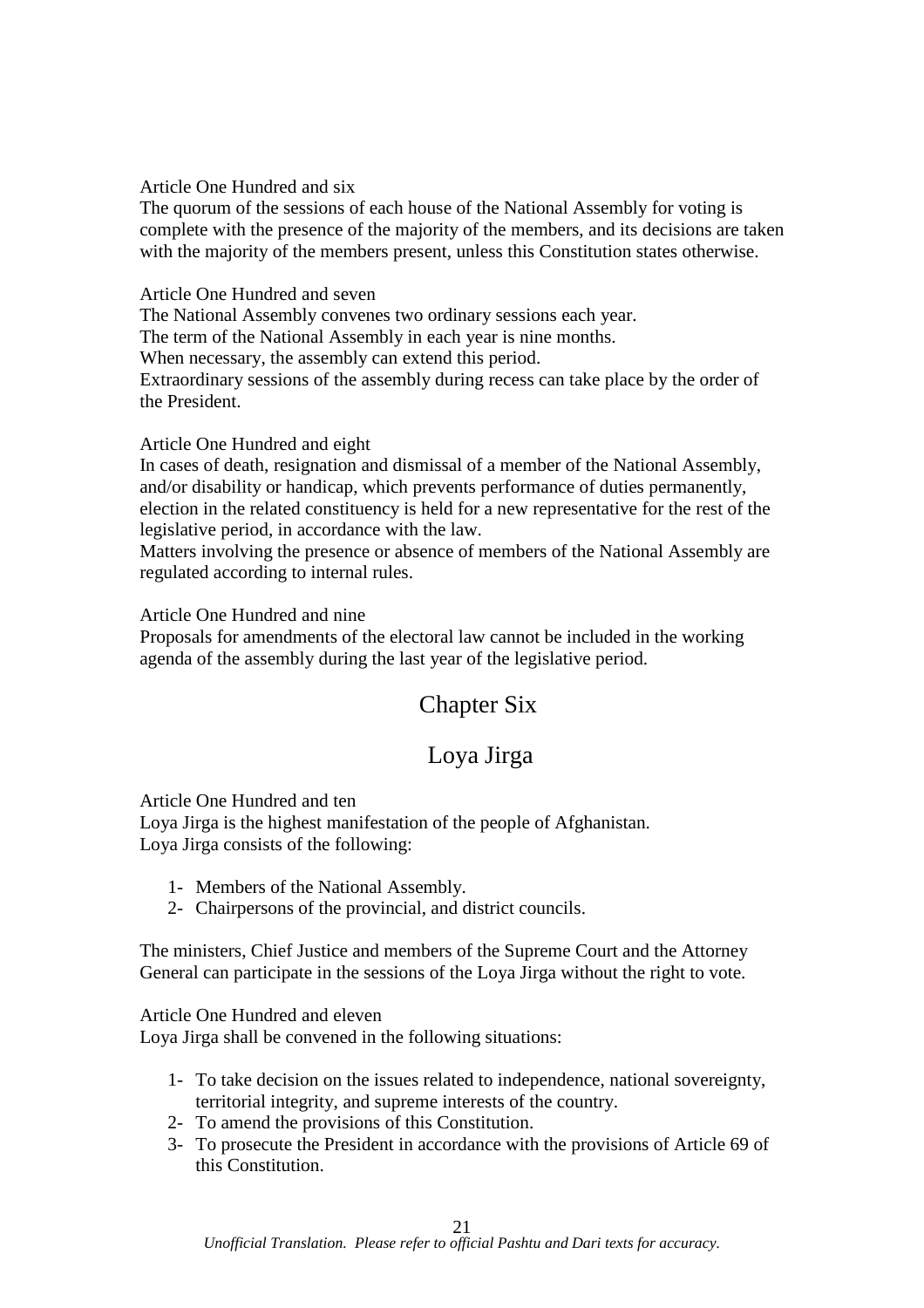Article One Hundred and twelve

The Loya Jirga in its first session elects from among its members a chairperson, a deputy-chair, and a secretary and an assistant secretary.

#### Article One Hundred and thirteen

The quorum of the Loya Jirga for voting is completed by the majority of members. The decisions of the Loya Jirga are taken by a majority of the present members except in cases as explicitly stated in this Constitution.

Article One Hundred and fourteen Discussions of the Loya Jirga are open except when one –fourth of its members

demand their secrecy, and the Loya Jirga accepts this demand.

Article One Hundred and fifteen During the session of a Loya Jirga, the provision of Articles 101 and 102 of this Constitution are applied on its members.

# Chapter Seven

# The Judiciary

Article One Hundred and sixteen

The judicial branch is an independent organ of the state of the Islamic Republic of Afghanistan.

The judicial branch consists of the Supreme Court (Stera Mahkama), High Courts, (Appeal Courts), and Primary Courts, structure and authorities of which are determined by law.

Article One Hundred and seventeen

The Supreme Court is composed of nine members who are appointed by the President for a period of ten years with the confirmation of the Wolesi Jirga with observance of the provisions of last paragraph of the Article 50 and article 118 of this Constitution. In the beginning the appointment will be as such:

Three members are appointed for a period of four years, three members for seven years and three members for ten years.

Later appointments will be for a period of ten years.

The appointment of the members for the second term is not permissible. The President appoints one of its members as the Head of the Supreme Court. Members in no way can be dismissed from their service until the end of their term, except circumstances stated in Article 127 of this Constitution.

Article One Hundred and eighteen

A member of the Supreme Court should have the following qualifications:

1- The age of the Head of the Supreme Court and its members should not be lower than forty at the time of appointment.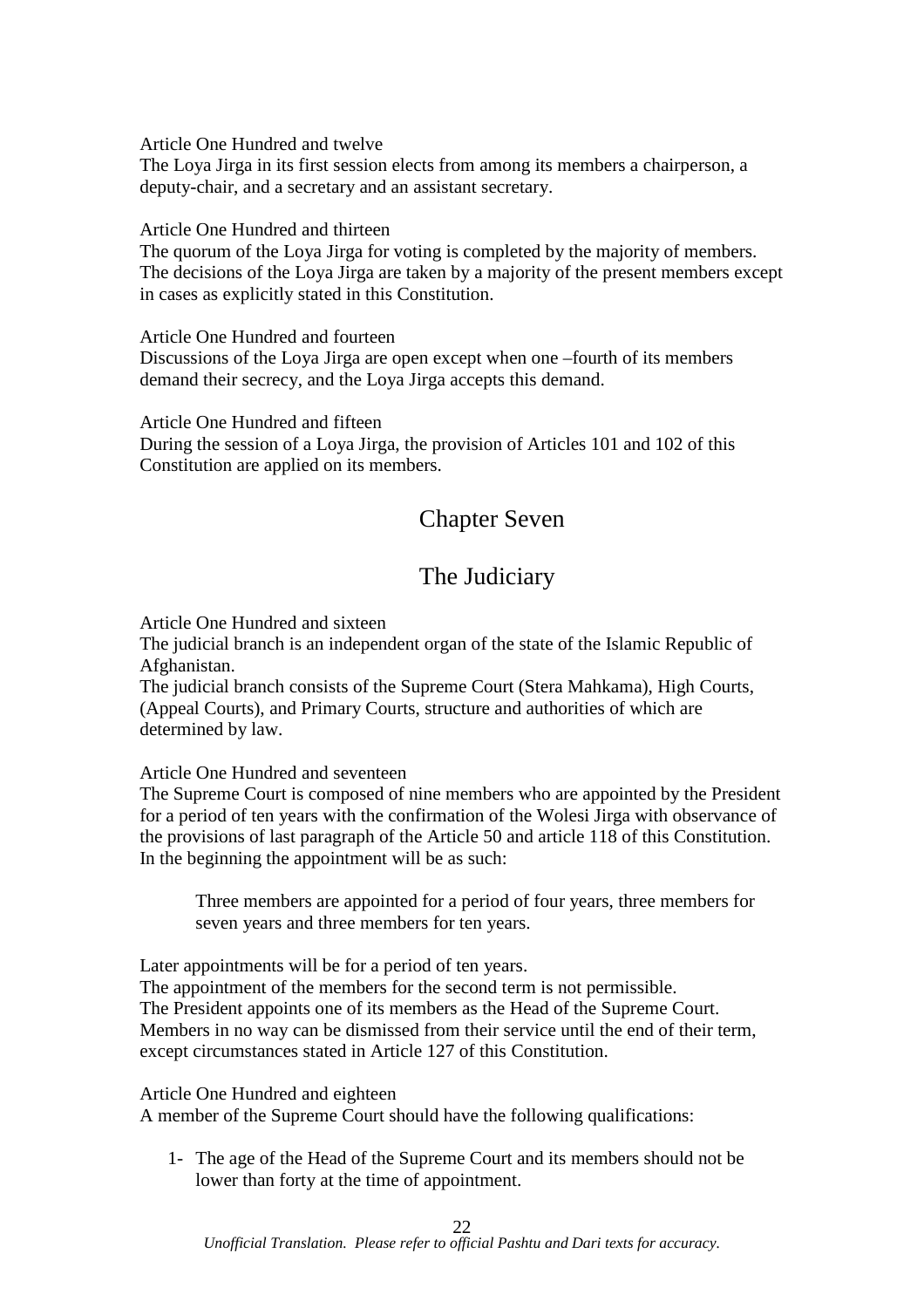- 2- Should be citizen of Afghanistan.
- 3- Should have higher education in law or in Islamic jurisprudence, and should have enough expertise and experience in the judicial system of Afghanistan.
- 4- Should enjoy high ethics and good reputation.
- 5- Should not have been convicted of crimes against humanity, crimes, and sentenced of deprivation of his civil rights by a court.
- 6- Should not be a member of any political party during the term of official duty.

#### Article One Hundred and nineteen

Members of the Supreme Court take the following oath in the presence of the President before occupying the post:

 "In the name Allah, the Merciful and the Compassionate I swear in the name of God Almighty to support justice and righteousness in accord with the provisions of the sacred religion of Islam and the provisions of this Constitution and other laws of Afghanistan, and to execute the duty of being a judge with utmost honesty, righteousness and nonpartisanship."

#### Article One Hundred and twenty

The authority of the judicial organ is to attend to all lawsuits in which real individuals or incorporeal including the state stand before it as plaintiff or defendant and in its presence is expressed in accord with provisions of the law.

#### Article One Hundred and twenty one

The Supreme Court on the request of the Government or the Courts shall review the laws, legislative decrees, international treaties and international covenants for their compliance with the Constitution and provide their interpretation in accordance with the law.

#### Article One Hundred and twenty two

No law, under any circumstance, can transfer a case from the jurisdiction of the judicial branch to another organ as has been determined in this Constitution. This provision does not apply to establishing special Courts stated in Articles 69 and 78 and 127 of this Constitution and military courts in matters relating to them. The structure and authority of these courts are regulated by law.

#### Article One Hundred twenty three

With observance of the provisions of this Constitution, the rules related to the structure, authority, and performances of the courts, and the duties of judges are regulated by law.

#### Article One Hundred and twenty four

Other officials and administrative personnel of the judicial branch are subject to the provisions of the laws related to the officials and other administrative personnel of the state, but their appointment, dismissal, promotion, pension, rewards and punishments are regulated by the Supreme Court in accordance with the law.

#### Article One Hundred and twenty five

The budget of the judicial branch is prepared by the Supreme Court in consultation with the government and presented by the government to the National Assembly as part of the state budget.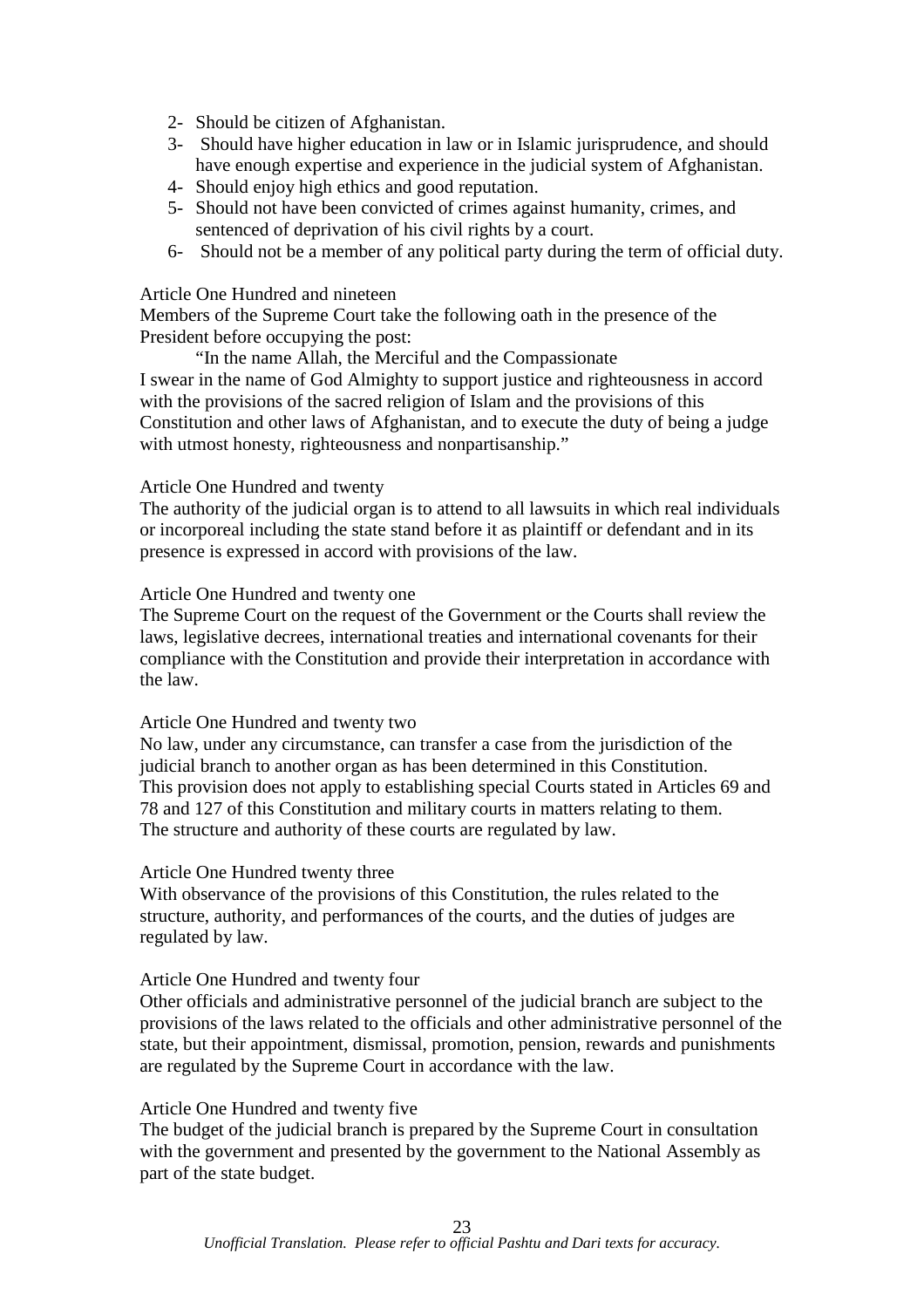Implementation of the budget of the judicial branch is the authority of the Supreme Court.

Article One Hundred and twenty six

Members of the Supreme Court enjoy official financial benefits for the rest of their lives provided they do not occupy state and political positions.

Article One Hundred and twenty seven

When more than one-third of the members of the Wolesi Jirga demand the trial of the Chief Justice, or a member of the Supreme Court due to a crime committed during the performance of duty, and the Wolesi Jirga approves of this demand by a majority of two-thirds votes, the accused is dismissed from his post and the case is referred to a special court.

The setting up of the court and the procedures of trial are regulated by law.

Article One Hundred and twenty eight

In the courts of Afghanistan, trials are open and everyone is entitled to attend trials in accordance with the law.

The court, in situations, which are stated in the law or in situations in which the secrecy of the trial is deemed necessary, can conduct the trial behind closed doors, but the announcement of the court decision should be open in all instances.

#### Article One Hundred and twenty nine

The court is obliged to state the reasons for the decision it issues.

All final decisions of the courts are enforceable, except for capital punishment, which is conditional upon approval of the President.

Article One Hundred and thirty

While processing the cases, the courts apply the provisions of this Constitution and other laws.

When there is no provision in the Constitution or other laws regarding ruling on an issue, the courts' decisions shall be within the limits of this Constitution in accord with the Hanafi jurisprudence and in a way to serve justice in the best possible manner.

Article One Hundred and thirty one

The Courts shall apply Shia school of law in cases dealing with personal matters involving the followers of Shia Sect in accordance with the provisions of law. In other cases if no clarification by this constitution and other laws exist, courts will resolve the matter according to laws of this Sect.

Article One Hundred and thirty two

Judges are appointed with the recommendation of the Supreme Court and approval of the President.

The appointment, transfer, promotion, punishment, and proposals to retire judges are within the authority of the Supreme Court in accordance with the law.

The Supreme Court shall establish the General Administration Office of the Judicial Power for the purpose of better arrangement of the administration and judicial affairs and insuring the required improvements.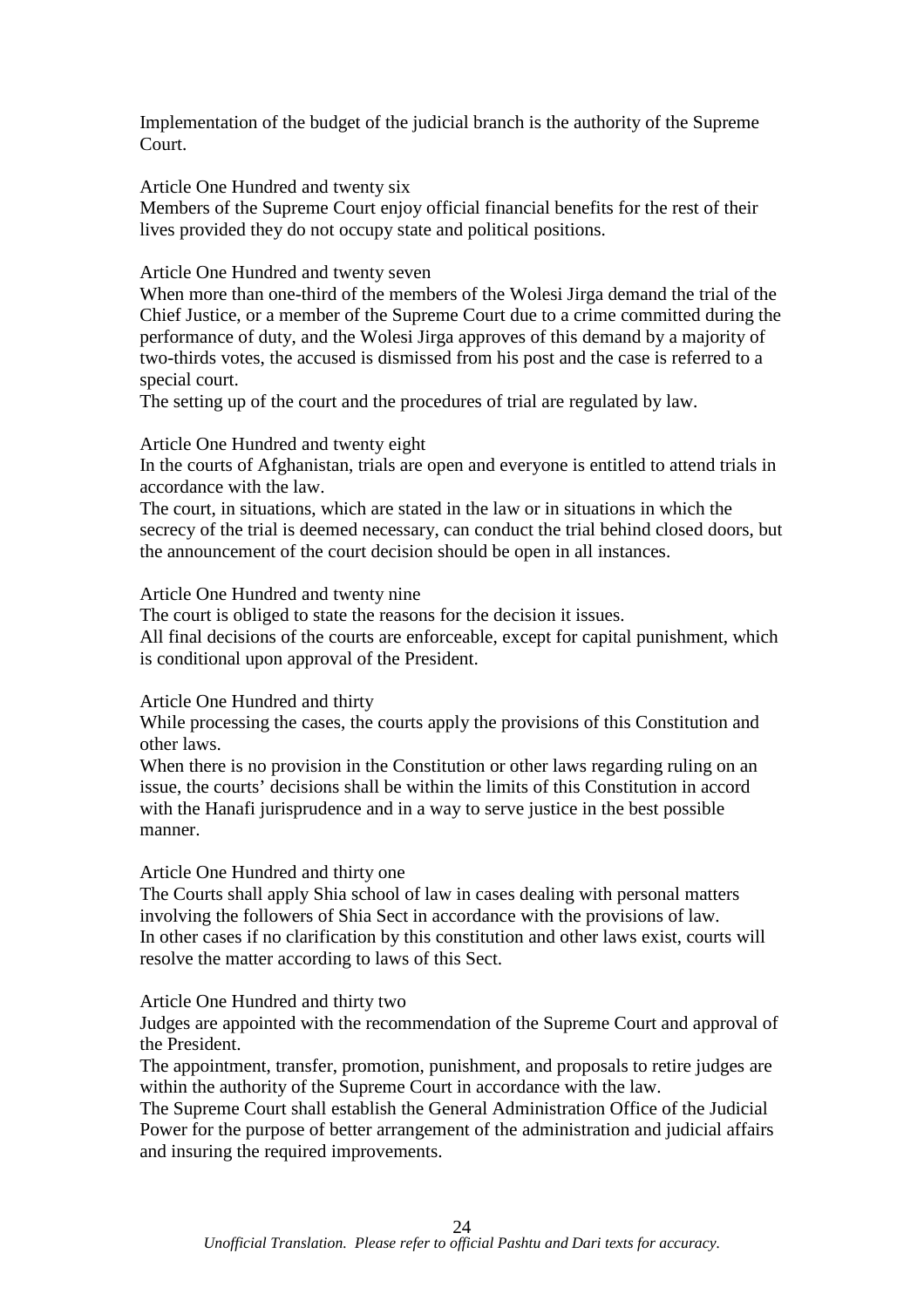Article One Hundred and thirty three

When a judge is accused of having committed a crime, the Supreme Court shall inquire about the case involving the judge in accordance with the law. After listening to his defense, when the Supreme Court regards the accusation to be valid, it shall present a proposal about the judge's dismissal to the President. After the Presidential approval, the accused judge is dismissed from duty, and punished in accordance with the provisions of the law.

Article One Hundred and thirty four

Discovery of crimes is the duty of the police and investigation and prosecution are conducted by the Attorney's Office in accordance with the provisions of the law. The Attorney's Office is part the Executive branch, and is independent in its performances.

The structure, authority, and activities of the Attorney's Office are regulated by law. Discovery and investigation of crimes related to the armed forces, Police, and National Security officials are regulated by a special law.

Article One Hundred and thirty five

If parties involved in a case do not know the language in which the trial is conducted, they have the right to understand the material and documents related to the case through an interpreter and the right to speak in their mother language in the court.

# Chapter Eight

# The Administration

Article One Hundred and thirty six

The Administration of the Islamic Republic of Afghanistan shall be based on central and local administrative units in accordance with the law.

The central administration is divided into a number of administrative units, each of which shall be headed by a minister.

The local administrative unit is a province.

The number, area, parts, and structures of the provinces and the related administrations are regulated by law on the basis of population, social and economic conditions, and geographic location.

Article One Hundred and thirty seven

The government, while preserving the principle of centralism, shall delegate certain authorities to local administration units for the purpose of expediting and promoting economic, social, and cultural affairs, and increasing the participation of people in the development of the nation.

Article One Hundred and thirty eight In every province a provincial council is to be formed.

Members of the provincial council are elected in proportion to the population by free, direct, secret ballot, and general elections by the residents of the province for a period of four years in accordance with the law.

The provincial council elects one of its members as Chairman.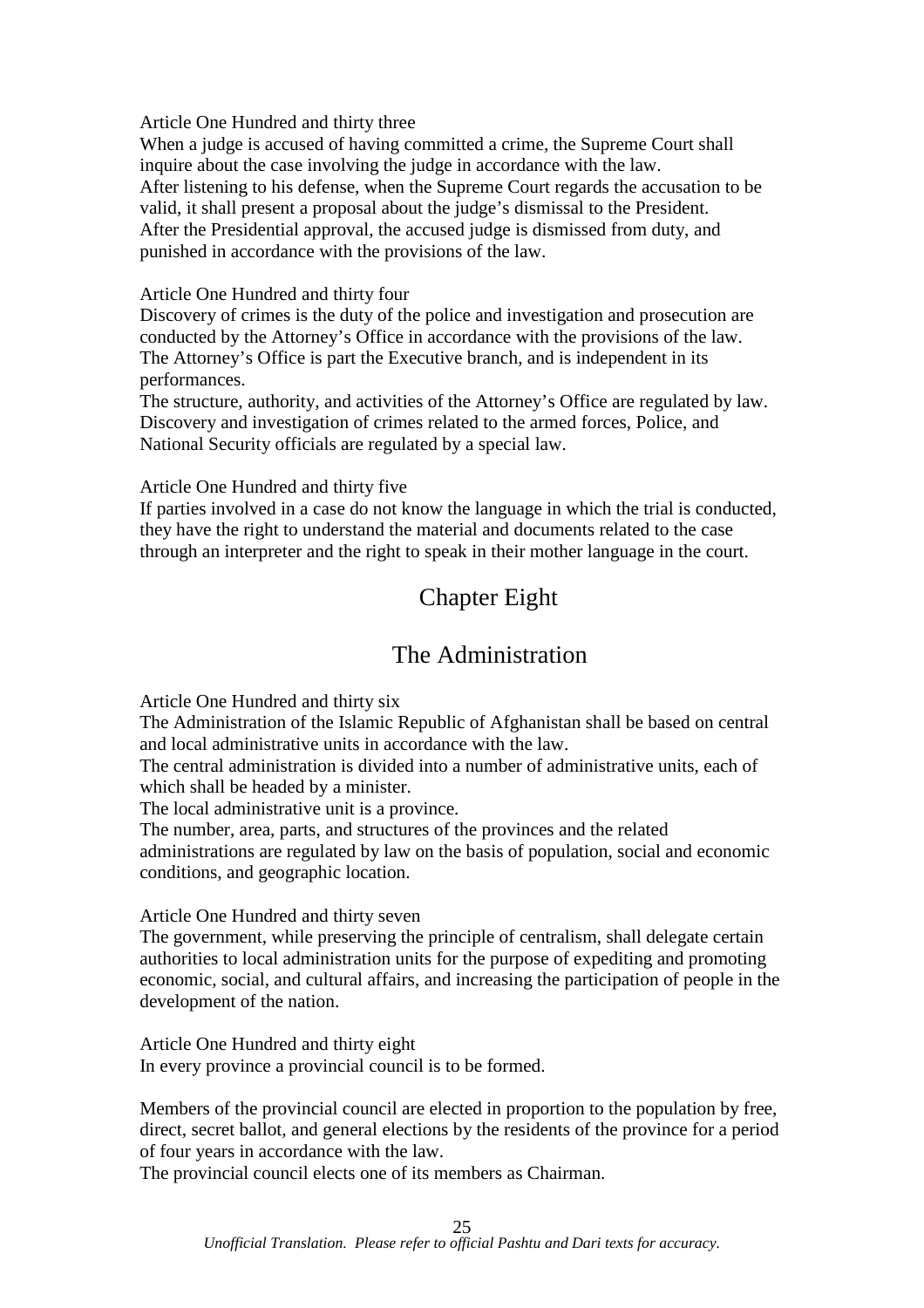Article One Hundred and thirty nine

The provincial council takes part in securing the developmental targets of the state and improving its affairs in a way stated in the law, and gives advice on important issues falling within the domain of the province.

Provincial councils perform their duties in cooperation with the provincial administration.

#### Article One Hundred and forty

In order to organize activities involving people and provide them with the opportunity to actively participate in the local administration, councils are set up in districts and villages in accordance with the provisions of the law.

Members of these councils are elected by the local people through, free, general, secret and direct elections for a period of three years.

The participation of nomads in these councils is regulated by law.

Article One Hundred and forty one

Municipalities shall be set up in order to administer city affairs.

The mayor and members of the municipal councils are elected by free, general, secret, and direct elections.

The affairs related to municipalities are regulated by law.

#### Article One Hundred forty two

For the purpose of the implementation of the provisions, and ensuring the values of this constitution, the state shall establish the required departments.

### Chapter Nine

### The State of Emergency

#### Article One Hundred and forty three

If due to war, threat of war, serious rebellion, natural disasters, or situations similar to these protecting the independence or nation's survival becomes impossible by following the provision of this Constitution, the President in confirmation of National Assembly shall declare a state of emergency in some or all parts of the country. If the state of emergency continues for more than two months, the agreement of National Assembly is required for its extension.

#### Article One Hundred and forty four

During the state of emergency, the President, with the consultations of heads of the National Assembly, and the Supreme Court can transfer some authorities of the National Assembly to the government.

#### Article One Hundred and forty five

During the state of emergency, the President with the consent of the heads of the National Assembly and the Supreme Court can suspend the validity of the following Articles or can place restrictions on them:

1-Paragraph two of Article twenty-seven

2- Article thirty-six.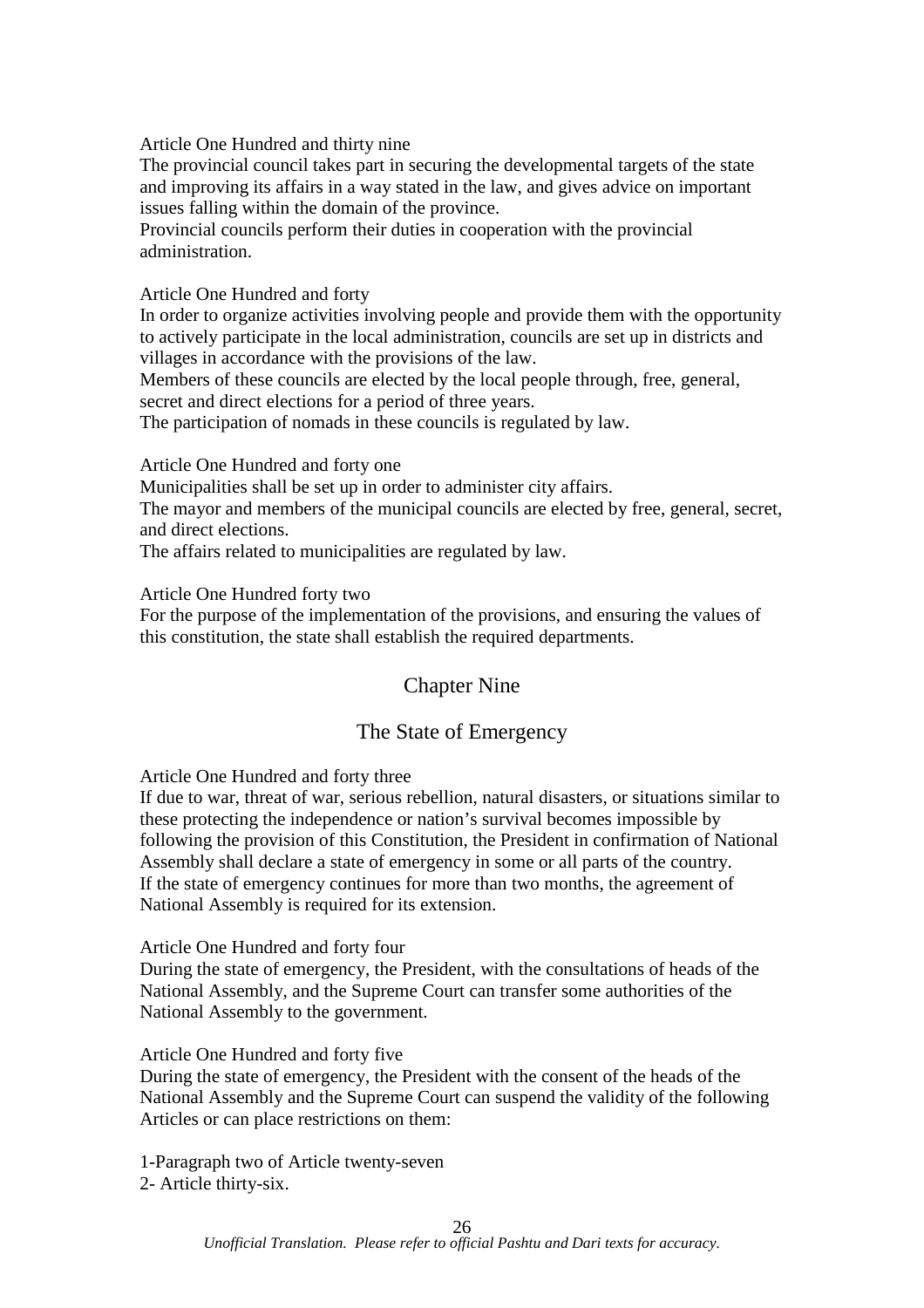3- Paragraph two of Article thirty-seven.

4- Paragraph two of Article thirty-eight.

Article One Hundred and forty six During the state of emergency, the Constitution cannot be amended.

Article One Hundred and forty seven

If the Presidential term of office, and or the legislative period expire during a state of emergency, the new elections shall be postponed, and the presidency, and the legislative period shall be extended for up to four months.

If the state of emergency continues for more than four months, a Loya Jirga shall be called by the President for further decisions.

Following the termination of state of emergency, election would be held within two months

Article One Hundred and forty eight

After the end of the state of emergency, the measures adopted on the basis of Articles 144 and 145 of this Constitution shall be considered invalid immediately.

# Chapter Ten

# **Amendments**

Article One Hundred and forty nine

The provisions of adherence to the provisions of the sacred religion of Islam and the regime of Islamic Republic cannot be amended.

The amendment of the fundamental rights of the people are permitted only in order to make them more effective

Considering new experiences and requirements of the time, other contents of this Constitution can be amended by the proposal of the President or by the majority of members of the National Assembly in accordance with the provisions of Article 67, and 146 of this Constitution.

#### Article One Hundred and fifty

In order to implement proposals regarding amending the Constitution, a commission composed of members of the government, National Assembly, and the Supreme Court, would be established by a Presidential decree, and the commission shall prepare a draft of the amendments.

For approval of the amendments, a Loya Jirga shall be convened by the decree of the President in accordance with the provisions of the Chapter on the Loy Jirga. When the Loya Jirga approves an amendment by a majority of two-thirds of its members, it shall be enforced after endorsement by the President.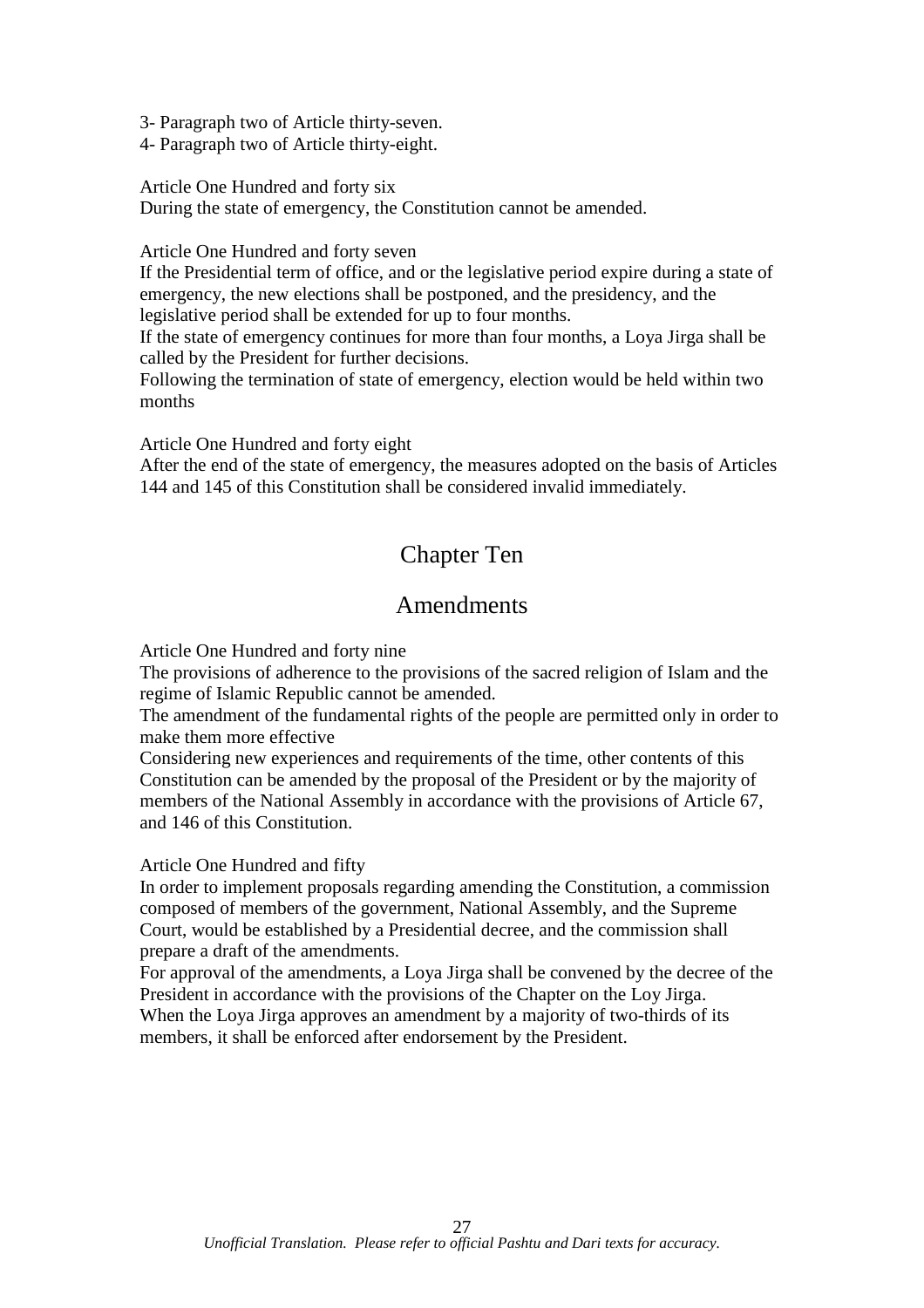# Chapter Eleven

# The Miscellaneous Provisions

#### Article One Hundred and fifty one

The President, Vice Presidents, Ministers, Head and members of the Supreme Court, Attorney General, Head of the Central Bank, National Security Directorate, Governors and Mayors cannot engage in any profitable business contracts with the government during their term of office.

#### Article One Hundred and fifty two

The President, Vice Presidents, ministers, heads and members of the National Assembly, the Supreme Court, Attorney General and judges, cannot undertake other jobs during their terms of office.

Article One Hundred and fifty three Judges, Attorneys, and Officers of the Armed Forces and Police, and members of the National Security, cannot be members of political parties during their terms of office.

#### Article One Hundred and fifty four

The wealth of the President, Vice Presidents, ministers, members of the Supreme Court and the Attorney General before and after their term of office would be registered and monitored by an organ to be set by law.

#### Article One Hundred and fifty five

Appropriate salaries shall be paid to the Vice Presidents, Ministers, Chairs and members of the National Assembly, the Supreme Court, Attorney General and Judges in accordance with the provisions of law.

#### Article One Hundred and fifty six

The Independent Electoral Commission shall be set up for the organization and supervision of any election and for holding a referendum within the country based on the provisions of the law.

#### Article One Hundred fifty seven

The Independent Commission for the Supervision of the Implementation of the Constitution will be established by the provisions of the law.

Members of this Commission shall be appointed by the President with the confirmation of the Wolesi Jirga.

### Chapter Twelve

# The Transitional Provisions

Article One Hundred fifty eight

The Title of the Father of the Nation and the privileges granted by the Emergency Loya Jirga of 1381 (2002) to His Majesty Mohammad Zahir shah Former King of